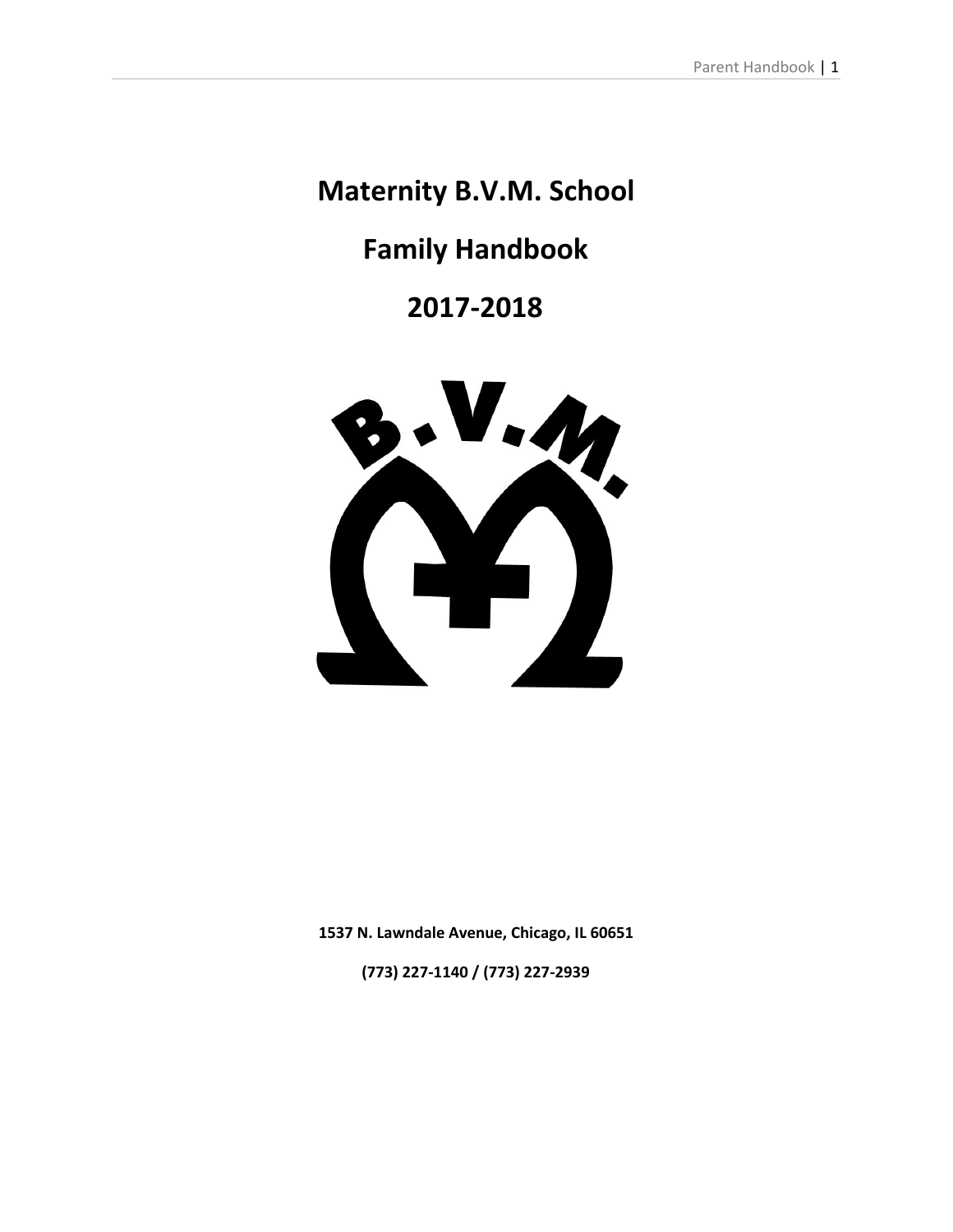# **PARENT/GUARDIAN RESPONSIBILITY AND INVOLVEMENT Admission Policy**

Maternity B.V.M. does not discriminate on the basis of gender, race, color, nationality, or ethnic origin. However, students presently enrolled will have the option to register for the following year during the months of March and April of the current school year.

# **Requirements for Admission**

- 1. Registration forms must be completed in full by a parent of legal guardian.
- 2. Book and registration fees must be paid at the time of registration. These fees are not refundable.
- 3. Pertinent records must be provided: Birth Certificate, Baptismal Certificate, Health Records, and Transfers, if applicable.
- 4. Maternity B.V.M. endeavors to educate all students within the limits of the school educational program.
- 5. Families whose tuition account is chronically delinquent will be given exclusion days and risk losing the opportunity for readmission.
- 6. Students entering Kindergarten must be five years old by September  $1<sup>st</sup>$ .
- 7. Preschool must be toilet trained, no pull-ups

# **Mission Statement**

It is the mission of Maternity B.V.M. School to develop the whole child through an academically rigorous environment and a safe, loving community rooted in the Catholic faith.

**Daily Schedule**

| Pre K                                                      | $8:00$ A.M. $-3:05$ P.M. |
|------------------------------------------------------------|--------------------------|
| Kindergarten                                               | $8:00$ A.M. $-3:10$ P.M. |
| Grades 1-8                                                 | $8:00$ A.M. $-3:15$ P.M. |
| Except Wednesday, students are dismissed early as follows: |                          |
| Pre K                                                      | 2:05 P.M.                |
| Kindergarten                                               | 2:10 P.M.                |
| Grades 1-8                                                 | 2:15 P.M.                |
| <b>Faculty and Staff</b>                                   | $7:30$ A.M. $-3:30$ P.M. |
| <b>School Office Hours</b>                                 | $7:30$ A.M. $-3:30$ P.M. |

Students are not allowed to leave the school grounds at any time unless their parents or guardians sign a release at the office.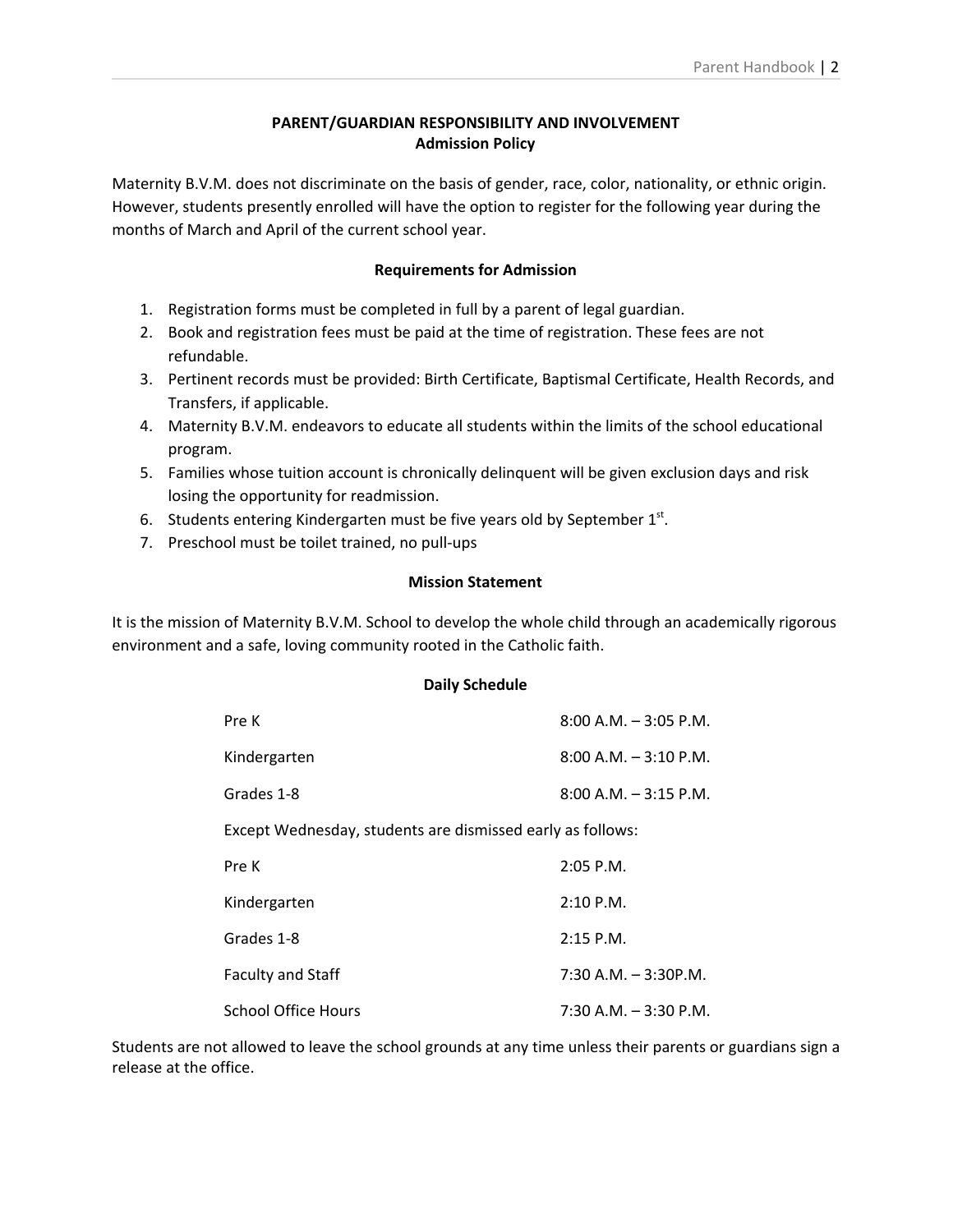# **Attendance**

To succeed at Maternity BVM, students must be present. So much learning goes on each day that cannot be sent home and made up. Students who miss a lot of school do not perform as well as those who attend every day.

All routine doctor and dentist appointments should be conducted after school hours. If an appointment is scheduled on a school day during school hours, it is expected that the child come to school before the appointment and return to school after the appointment to finish the remainder of the school day. **If a** student is absent or tardy because of illness or for any other reason, the parent/guardian must call the office that day at (773) 227-1140 or before 9:00 A.M. to inform the school of the student's absence or late arrival. In addition, the student must bring a written excuse from home on the first day he/she **returns to school. Students must present this excuse to their classroom teacher**. Two or more consecutive absences require a doctor's note.

TRUANCY: A students is considered truant if they are absent 5% ( 5 unexcused absences) of the 183 school days and do not have a viable cause such as a documented illness or family emergency.

# **Tardiness**

Punctuality is very important at Maternity BVM. It is an important life skill that students will need throughout their lives. At Maternity BVM, the learning begins from the moment students walk in the door. Students must arrive between 7:30 a.m. and 8:00 a.m. Students arriving at 8:05 a.m. or later are considered tardy. All students, Preschool through Grade 8, who arrive at school after 8:05 AM, must report to the office for a tardy slip. In unusual circumstances when tardiness is unavoidable, we ask that parents/guardians call, come into the office with the child, or send a note. A tardy fee will be applied for 10 unexcused tardies.

# **Early Dismissal**

If for some reason it is necessary for a student to leave school early, he/she must be picked up in person by a parent or another authorized adult and signed out in the school office. At no time will a student be allowed to leave the school alone.

# **Emergency Closings**

Maternity B.V.M. School will not close for inclement weather unless it is announced on radio station WGN and/or WBBM or if you are contacted via the school through School Reach with a phone call and/or text message. If the Chicago Public Schools close because of weather conditions, Maternity B.V.M. will also close. As you know, such closings are highly unusual. **Do not call the school.** If a tornado warning is sounded in the area, students will be kept in school. They will be dismissed when the threat is over. You can also check for closings by going to [www.emergencyclosingcenter.com.](http://www.emergencyclosingcenter.com/)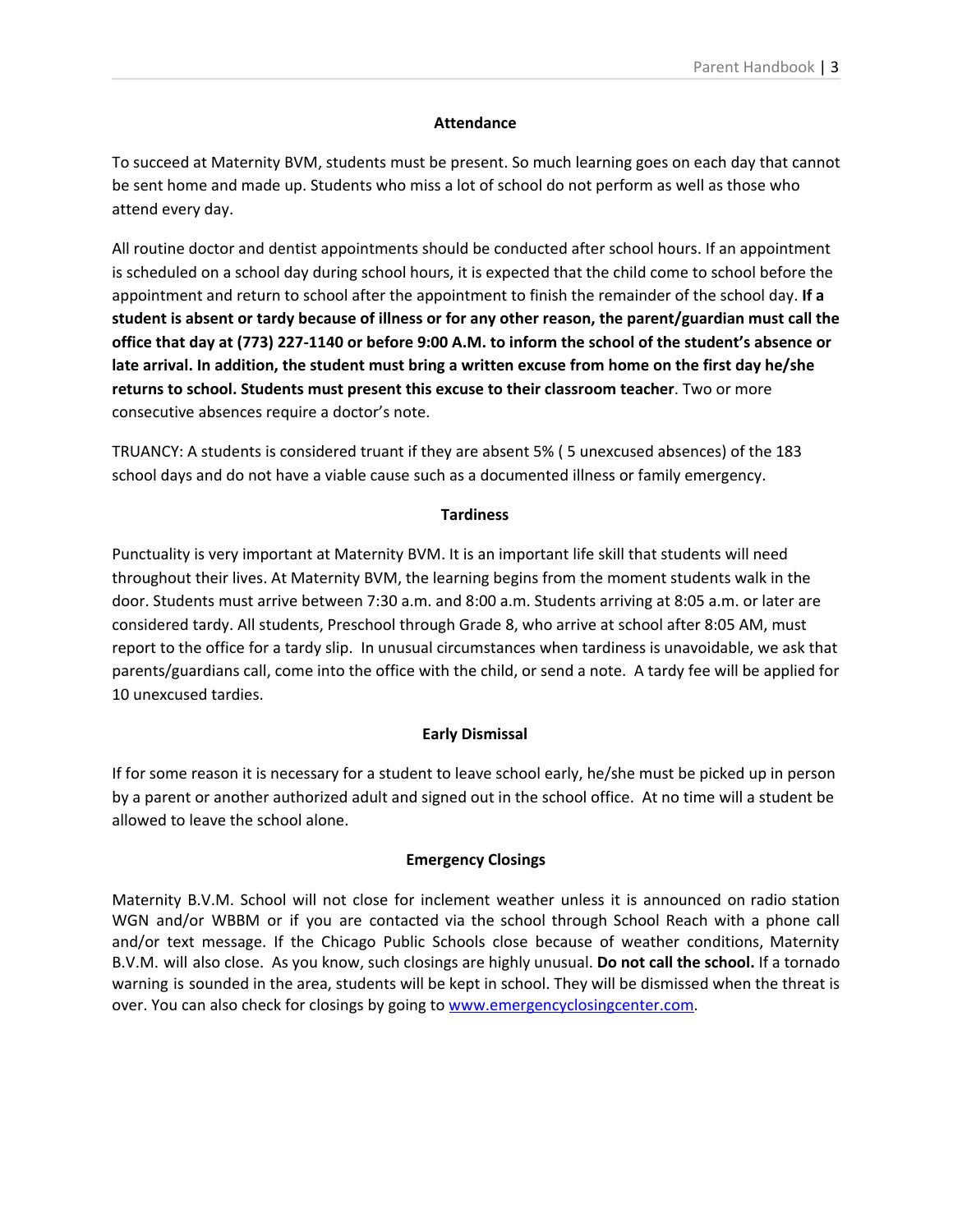# **Illness/Injury at School**

In case of an accident or illness at school, the parents will be contacted immediately. If, however, the parents cannot be reached, the emergency phone number will be used. In cases in which it is impossible to reach either the parents or the guardians, the matter will be left to the discretion of the Principal. In extreme cases, the matter will be placed in the hands of the Chicago Police or Fire Department. Any injury will be reported to the families by either the office and/or teacher.

# **Code of Conduct Policy**

## **Maternity BVM Code of Conduct**

Maternity BVM is characterized by a culture that is orderly, supportive and focused on academic work. Discipline and order exist in a school when students are known and cared for by all of the faculty and staff and when their life within the school is meaningful to them. Given the sense of community within the school and the active engagement of students in their learning, there will be less opportunity for disruption and problems. All staff strive to ensure that rules are fairly and consistently enforced.

## **School PBIS Policy**

One of the foremost advances in school-wide discipline is the emphasis on school-wide systems of support that include proactive strategies for defining, teaching, and supporting appropriate student behaviors to create positive school environments. Instead of using a piecemeal approach of individual behavioral management plans, a continuum of positive behavior support for all students within a school is implemented in areas including the classroom and non-classroom settings (such as hallways, buses, and restrooms). Positive behavior support is an application of a behaviorally-based systems approach to enhance the capacity of schools, families, and communities to design effective environments that improve the link between research-validated practices and the environments in which teaching and learning occurs. Attention is focused on creating and sustaining primary (school-wide), secondary (classroom), and tertiary (individual) systems of support that improve lifestyle results (personal, health, social, family, work, recreation) for all children and youth by making targeted behaviors less effective, efficient, and relevant, and desired behavior more functional. [\(http://www.pbis.org/school](http://www.pbis.org/school))

#### **DISCIPLINE POLICY**

POLICY The school's discipline is proactive in emphasizing to students that we are a Catholic school providing an appropriate Christian atmosphere conducive to learning. We stress respect for each other and ourselves. We require parents as a support system as they model respect for others with whom we deal with in our daily lives. It is imperative that each parent be aware of the behavior expected of every child and assist the school in implementing its rules and regulations.

Self-discipline is one of the most important lessons in life, the basis of the entire educational structure. Discipline is the training that develops self-control, character, orderliness, and efficiency. Discipline is the key to good conduct and proper consideration for other people. Our discipline program is intended to guide the student toward becoming a responsible and productive member of society by assisting the student in eliminating inappropriate behavior.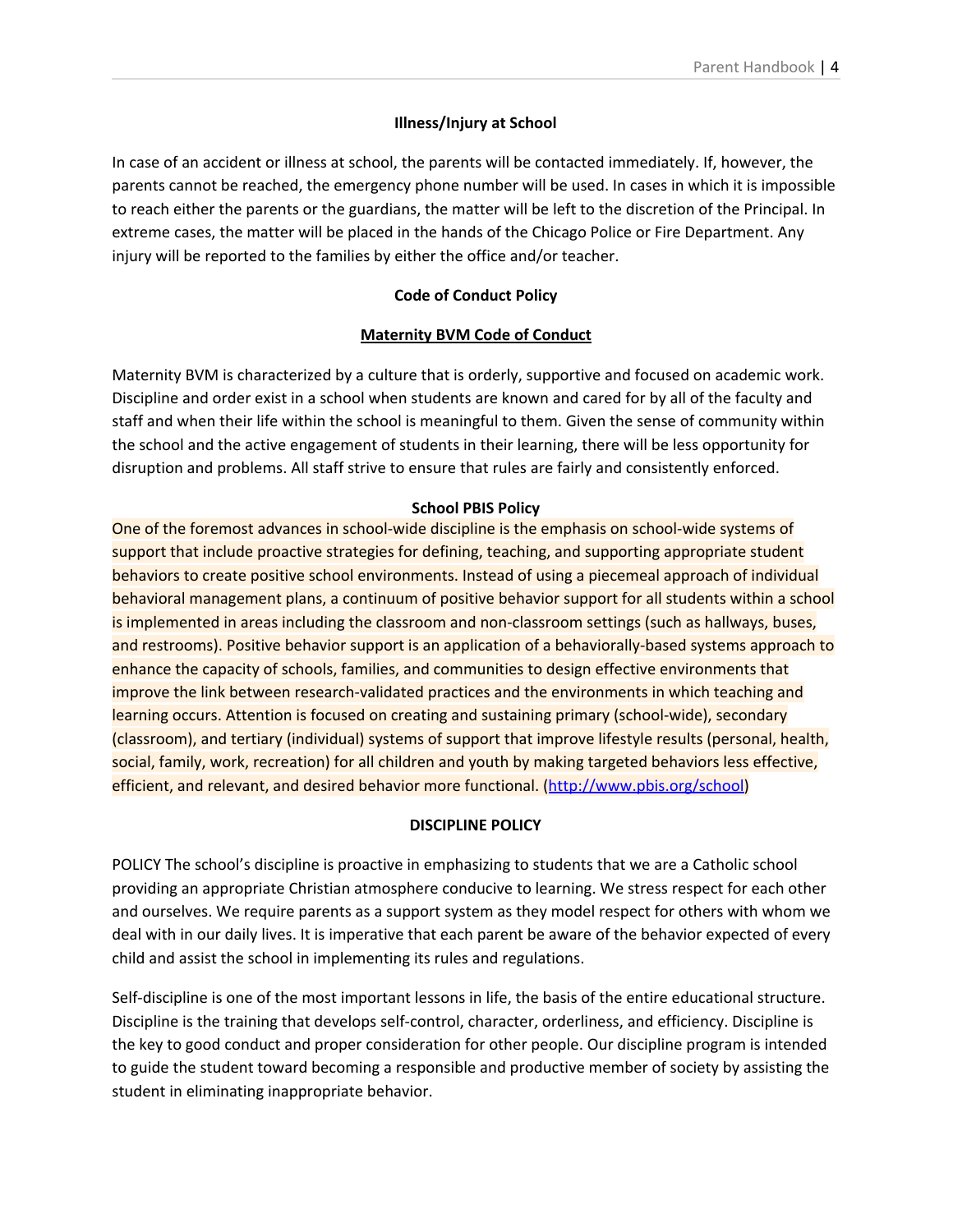# **CODE OF CONDUCT**

It is imperative that each parent be aware of the Code of Conduct expected of every child and assists the school in implementing its rules and regulations. Students must accept the consequences of their chosen behavior. Maternity BVM students and parents are expected to show Christian consideration and concern for all in the school community. Courtesy, respect, and obedience toward school personnel, monitors, visitors, and other students are stressed. Behavior violating this code will be subject to appropriate disciplinary procedures.

• Courtesy and respect for the faculty and fellow students will be expected at all times. Harassment, verbal abuse, or cutting remarks will not be tolerated.

• Defacing school property, any vandalism reported to the school, fighting on parish grounds at any time, or carrying of any type of weapon will be considered a very serious offense and necessary action will be taken immediately. Complete restitution will be demanded.

• We consider students attending school and athletic functions to be representatives of Incarnation School and, therefore, subject to the discipline code of the school.

• From time to time, it may be necessary for a student to serve a detention for disciplinary reasons. Parents will receive written notification prior to the detention.

• Students are subject to suspension for any serious violation of school rules or when the administration feels that the safety and welfare of the student body and/or the faculty are threatened. In and out of school suspensions will be imposed only by the administration. Parental Notification of Disciplinary Action in Grades 5-8, in an effort to ensure students take responsibility for their actions, the following parental notification policy will be enacted:

• Negative behaviors are marked daily in assignment notebook. Parents are encouraged to check notebook on a regular basis.

• When detentions are given, written notification will be provided to the student the day it was issued, and parental signature is required.

• When suspensions are issued, parents will be notified with a phone call and asked to pick up their child immediately. In Pre-K through fourth grade, the consequences for misconduct will be determined by the classroom teacher. Classroom teachers will use their discretion and contact parents based on the severity of the situation. Minor disciplinary actions will be handled at school. The principal or assistant principal will be consulted if necessary

# **BEHAVIOR CODE DISCIPLINARY ACTIONS**

The following student behaviors will be considered Class I actions. These negative actions will be marked daily in the assignment notebook. Upon the third action, the student will be required to serve a detention. A form will be sent home explaining the reason for the detention. This form must be signed by a parent and returned the following day. Detention will be held on Thursdays from 7:00 AM-8:00 AM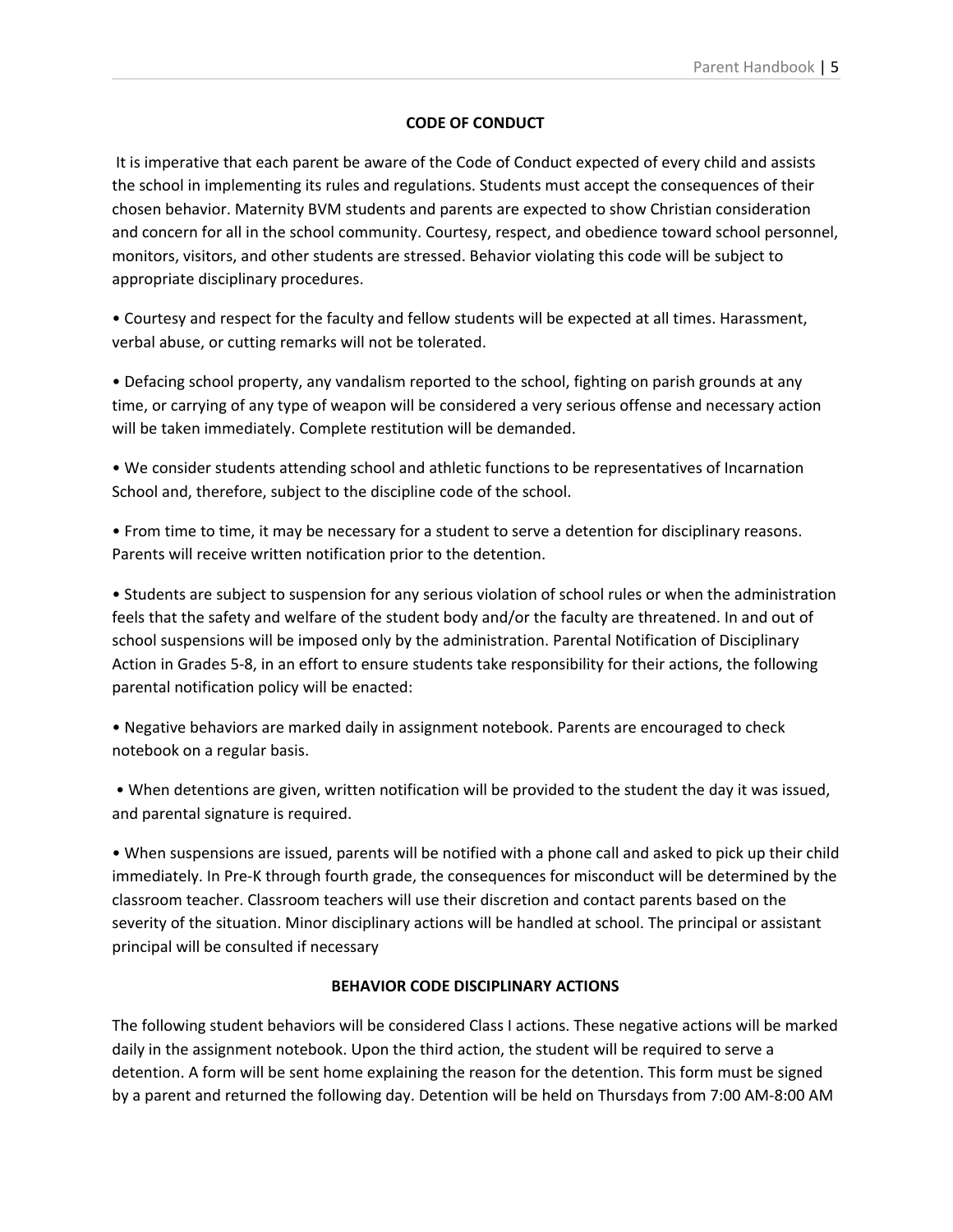p.m. A parent must be at school promptly at 7:00 AM to check in the child. If negative actions continue to occur, another detention will be issued and a conference with the parents, student and teacher will be required. Continuance of inappropriate behavior will result in a meeting with the principal to discuss further consequences. Failure to show up to a detention will lead to a \$30 parent charge on FACTS.

# **Class I Actions**

- 1. disruptive classroom behavior
- 2. hallway misconduct
- 3. lunch/recess misconduct
- 4. church misconduct
- 5. out of uniform
- 6. bringing food, candy, beverage into classrooms
- 7. coming unprepared for class
- 8. tardy to school

The following student behaviors will be considered **Class II actions**. **Any Class II actions will result in a detention.** Any subsequent Class II action will require a conference with the parents, student, teacher and principal. Further consequences will then be discussed.

# **Class II Infractions**

- 1. Fighting
- 2. Vandalizing
- 3. Foul language and gestures
- 4. Forgery and cheating
- 5. Bullying/disrespect of peers
- 6. Disrespect of any school personnel
- 7. Use of electronic devices in school
- 8. Carrying any weapon type object onto school grounds
- 9. Loss of calendar/assignment book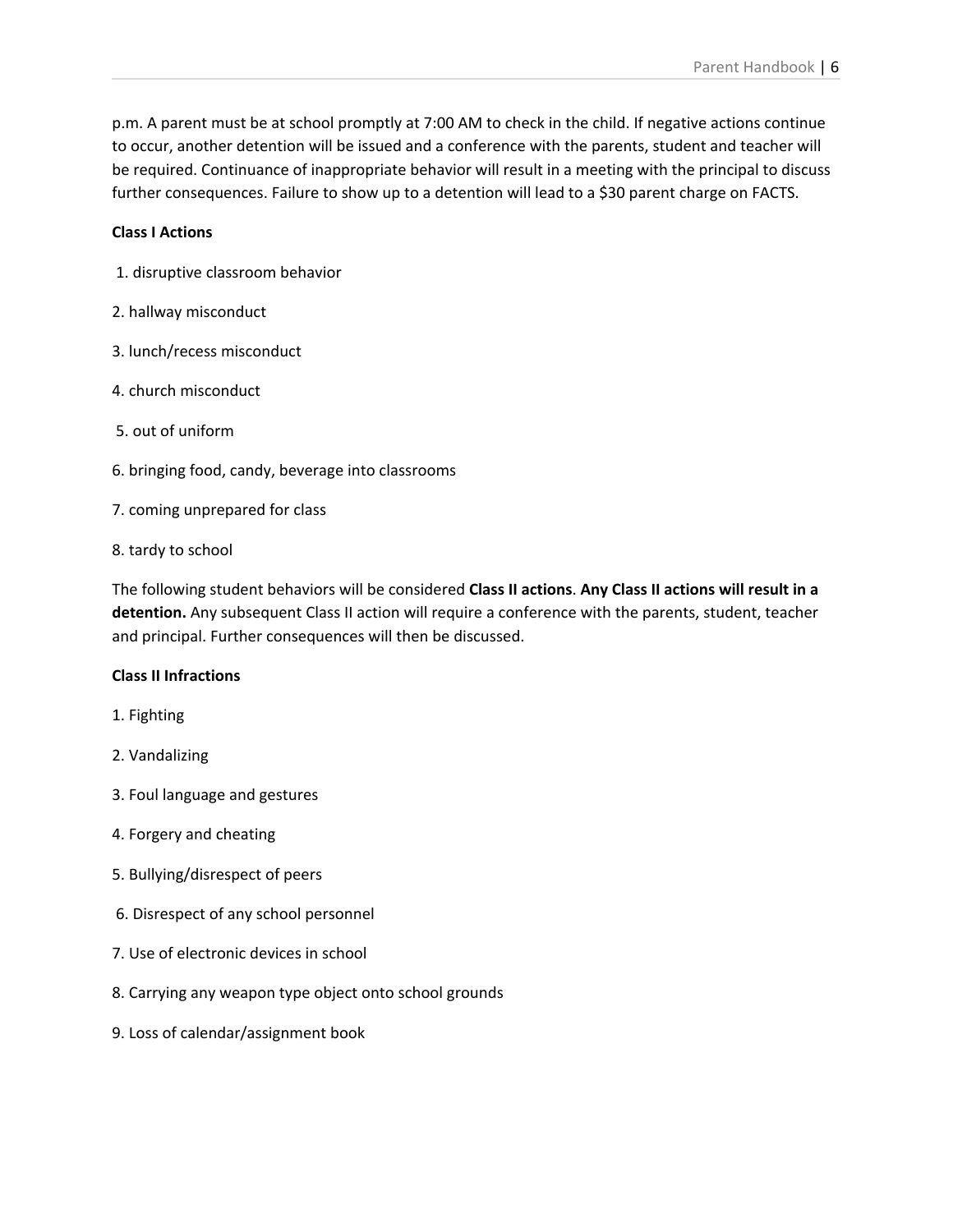Continuance of negative behavior actions, either Class I and/or Class II, may result in suspension or expulsion.

## **SUSPENSION**

Suspensions are serious violations of the behavior code and can be either in or out of school suspensions. Before any suspension, the student should be advised of the reason for the proposed suspension. The parent or guardian of the student will be notified by the school administration.

Any student who receives a suspension must complete service hours equal to the amount of class time missed. An in-school suspension shall not exceed three days. In-school suspension conditions are determined by the Administration. In-school suspension students remain the responsibility of the school.

An out-of-school suspension shall not exceed ten days. Out-of-school suspensions are at the discretion of the Administration and will be given for excessive behavior violations. If a student has been suspended twice in the school year, all future suspensions for that school year will be out-of-school suspensions. The school is not responsible for students during an out-of-school suspension.

In any suspension, the student is expected to continue his/her schoolwork and will receive and submit daily assignments. Additional work may be assigned. The work is reviewed but not graded. The suspended student may not participate in any school or extra-curricular activity during this period. The length and type of suspension is to be determined by the Administration. The parents will be given notice of the length of the suspension and the reason for it. The parents must call the Principal for an appointment before the student will be accepted into the classroom.

# **ACTIONS THAT WARRANT SUSPENSION**

- Vandalism of school property
- Vandalism of another person's property
- Frequent cheating or copying the work of another student
- Using profane, obscene, indecent, or immoral language or gestures
- Displaying disrespect toward school personnel, including volunteers

• Any battery committed against school personnel (The local enforcement organization will be notified immediately; additionally, within 3 days the incident, the Illinois State Police will be notified.)

• Disruptive behavior during a field trip

• Having or bringing pornographic or indecent material (as determined by the administration) into the school or on school grounds or accessing pornographic material via school computers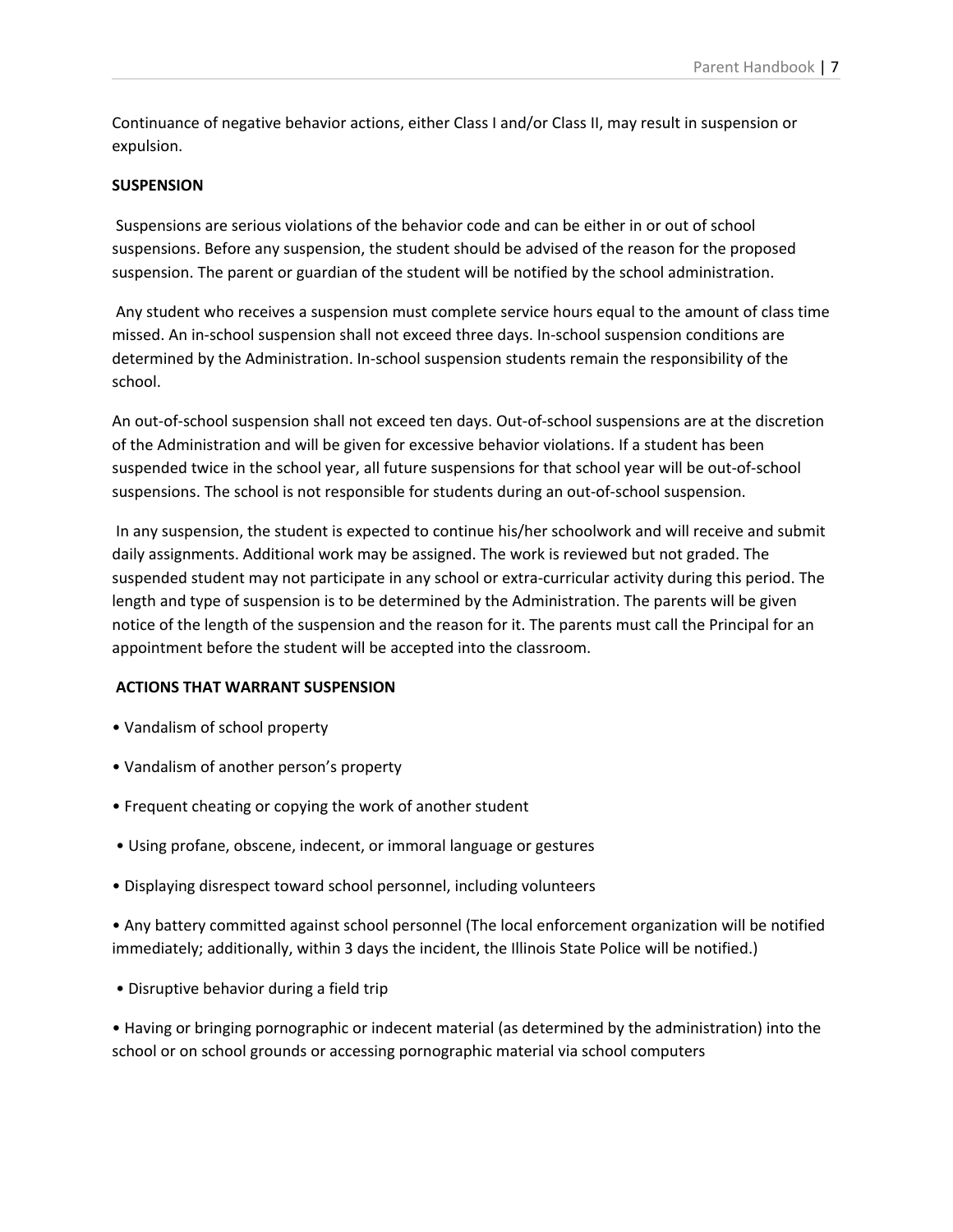• Possession of drugs or weapons, inappropriate objects that could endanger self or others, or the pretension of having a drug or weapon (If a student brings illicit drugs or weapons to school, local enforcement organization will be notified immediately.)

- Smoking as defined by holding a lighted cigarette, cigar, or pipe on school grounds
- Having smoking items, i.e. cigarettes, matches, lighters
- Other infractions, not listed, may be subject to suspension
- Any other incidents deemed serious enough to warrant a suspension

## **EXPLUSION**

Expulsion is permanent exclusion from school as decided by the Principal and the Pastor. Expulsion is to be used as last resort. Expulsion will be the result of student behaviors that seriously disrupt the orderly educational process. Repeated refusal to obey school rules or conduct, which endangers property, health, or the safety of others, will result in expulsion. In most cases, these behaviors are also illegal. **EXPULSION INFRACTIONS**

- Burglary, malicious mischief, property damage
- False activation of a fire alarm
- Assault on any student, teacher, school personnel, or visitor
- Hostile physical or verbal threats or actions toward another person
- The possession or use of alcohol, drugs, drug paraphernalia, and/or over the counter drugs

• Any involvement with gangs, any conduct or association with gang related activities, either in or outside of school

• Chronic incorrigible behavior, which undermines classroom discipline and impedes the academic progress of students or others

This infraction list is not inclusive; other behaviors may lead to expulsion. The Maternity BVM School Discipline Policy is subject to change or adaptation at the discretion of the school. Written notification of all changes will be sent home.

#### **BULLYING**

Bullying is contrary to the goals of a Catholic School and the teaching of Jesus to love one another. Any student found bullying another student, as defined by the school administration, will be subject to disciplinary action.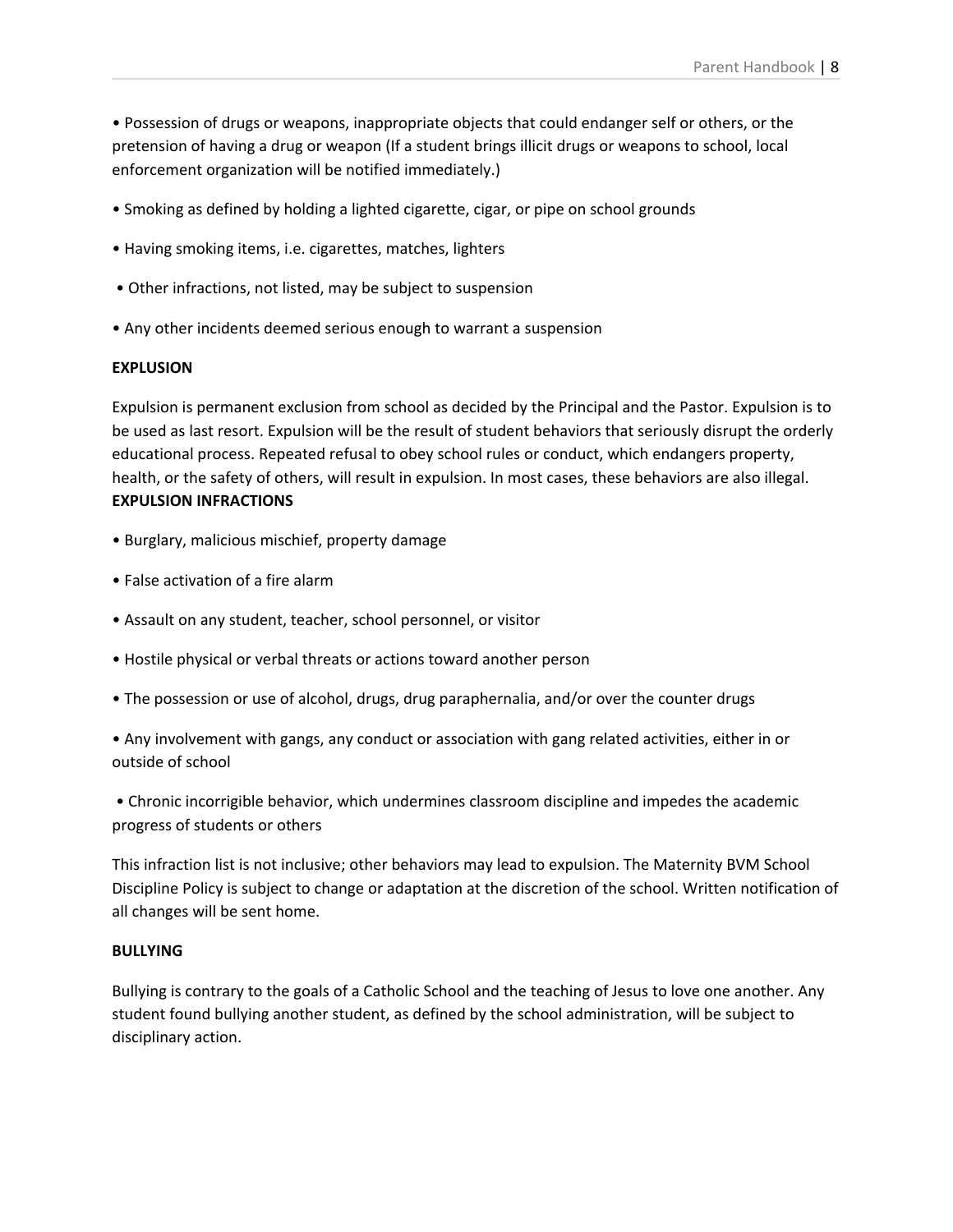Bullying includes, but is not limited to:

- repeated physical abuse including hitting, kicking, pushing, hazing
- repeated psychological abuse including teasing, name calling, harassing, taunting and threatening

• repeated social abuse including spreading rumors, intentional exclusion and enforcing social isolation • repeated cyber bullying including the use of e-mails, text messages, instant messages and websites. (see page 31 for more info. on cyber bullying)

• Hazing is a crime and will not be tolerated within school and any extracurricular activities. Maternity BVM implements a mandatory hazing policy which includes a report to law enforcement.

• Disciplinary action may include a detention, suspension, or expulsion, depending on the severity of the situation. In addition, the student may be required to make reparation and/or attend counseling.

# **SCHOOL PROPERTY**

• **Desks, lockers and other school furniture** - Each student is responsible for keeping his/her desk in good order. Defacing desks or other furniture by writing, scratching, or carving on them warrants a fee to be paid for the damage.

• **Books** - Whether the property of the school or the student, must be kept in good condition. Students who mark schoolbooks will be assessed a fee to pay for the damage. This also applies to library books. Doodling on text books or workbooks is not permitted. Book covers provided by the school or bought by the students are to be used to protect text books. Neatness and proper care of items are essential; otherwise, students will be held responsible.

• **Technology equipment (i.e. computers, printers, cameras, etc.)** – Students are responsible for any damages to equipment that is incurred due to negligence, horseplay, or any other means that are not due to technical failure. Students are to be respectful of all equipment throughout the school and computer lab. Students shall make the computer teacher aware of any problems with equipment.

- **Vandalism** Any damage done to school property will require payment for repair or replacement.
- **Chewing Gum** Chewing gum in and on school premises is forbidden at all times.

## **SEARCH AND SEIZURE**

# **OFFICE OF CATHOLIC SCHOOLS' EDUCATION POLICY**

School personnel are charged with protecting the health and safety of all students. Fulfillment of these duties may conflict with a student's right to and need for privacy. The interest of individual students in securing personal privacy must be balanced against the interest of society in protecting students against disruptive or illegal conduct.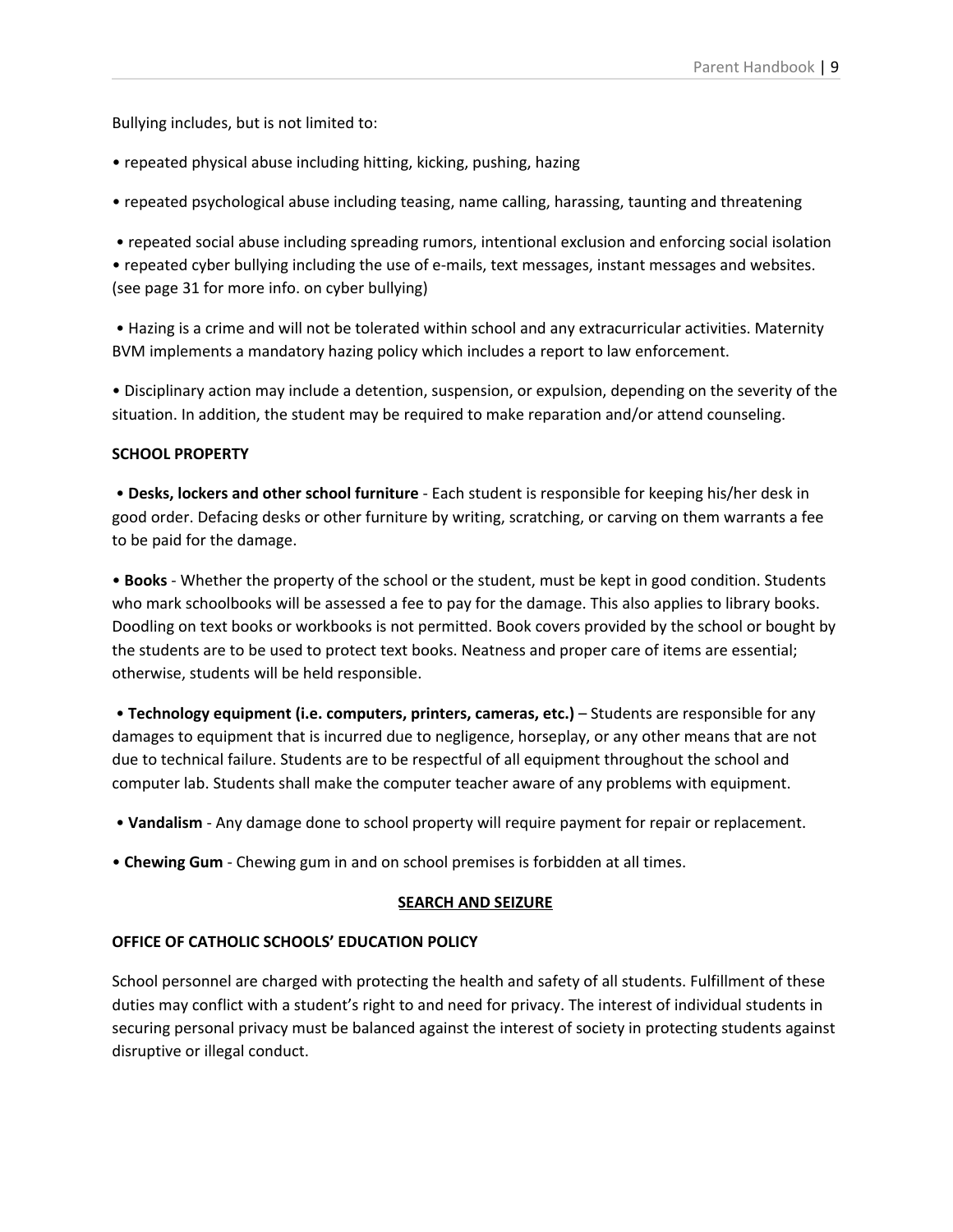While lockers, desks, and other storage areas are provided to students by the school, the school retains control and access to all lockers, desks, and other storage areas. These areas are assigned to students for their use on the condition that they will be used in a manner consistent with the law and school rules. School personnel may conduct inspections of these areas at any time, with or without the student present, in order to fulfill their responsibility of maintaining proper safety, control, and management of the school.

## **SEARCHES OF SCHOOL PROPERTY**

All property of the school, including students' desks and lockers, as well as their contents may be searched or inspected at any time without notice. Authorized school personnel have an unrestricted right to search these structures as well as any containers, book bags, purses, or articles of clothing that are left unattended on school property.

# **SEARCHES OF STUDENT'S PERSON AND PERSONAL PROPERTY**

The search of a student's person or personal property currently being carried is permissible when there is any suspicion that the student may be carrying contraband. Contraband, for purposes here, shall be defined as any weapon, illegal drug paraphernalia, or other item, which may be considered harmful to self or others, the possession of which is prohibited by law or by school policy.

## **CONDUCTING THE SEARCH**

• The Principal must always have another school authority present when a search is conducted. Where possible, one person must be of the same gender as the student.

• If a weapon or other substance is suspected, the school shall contact the local police department immediately.

• If a weapon or illegal drug is actually seized, the school authority must contact the local police department to report the incident and secure the contraband until the police arrive. • Appropriate parent/guardian must be informed of the situation as soon as possible.

• If a student refuses to voluntarily empty pockets, or to open his/her book bag or purse, the student should be detained under supervision until parents are contacted and they have arrived.

## **SEXUAL HARRASMENT**

Sexual harassment by one employee of another, by an employee of a student, by a student of an employee, or by one student of another is unacceptable conduct. Employees or students who engage in any type of sexual harassment will be subject to appropriate discipline, including suspension and/ or dismissal, as outlined in the school discipline policy. Retaliation in any form against an employee or student who exercises his or her right to make a complaint under this policy is strictly prohibited, and will itself be cause for appropriate disciplinary action. Any employee or student who knowingly makes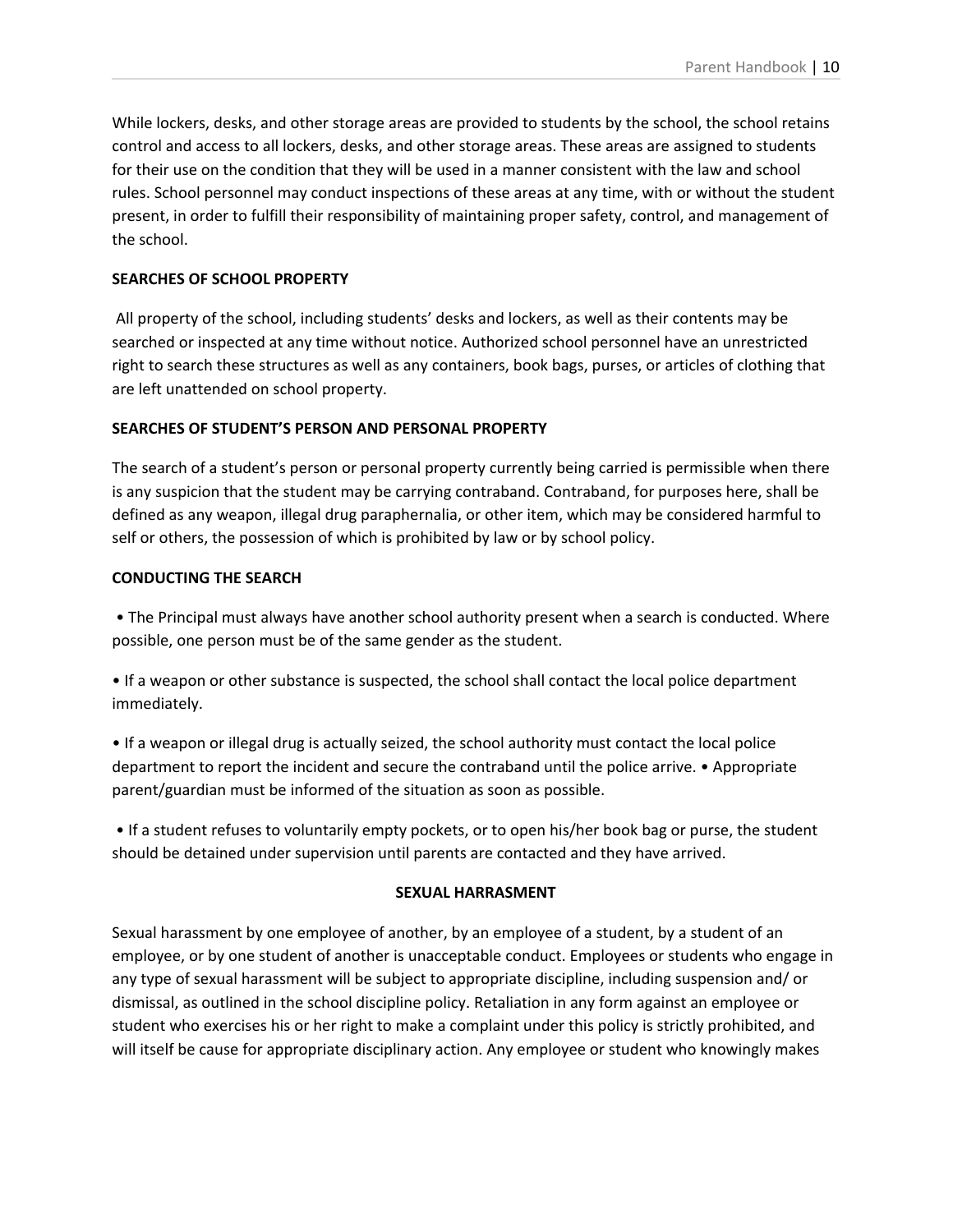false charges against an employee or a student in an attempt to demean, harass, abuse, or embarrass that individual shall be subject to the sanctions for misconduct set forth above.

Examples of sexual harassment may include but are not limited to the following:

• Unwanted and unnecessary physical sexual contact

• Offensive sexual remarks, including unwelcome comments about appearance, obscene jokes, or the inappropriate use of sexually explicit language

- The display of sexually suggestive objects or pictures
- Uninvited letters or notes of a sexual nature, graffiti of a sexual nature
- Name-calling of a sexual nature
- Suggestive or insulting sounds of a sexual nature (such as whistling) and obscene gestures
- Threatening adverse actions if sexual favors are not granted

• Promising preferential treatment in return for sexual favors The School will determine the facts regarding all allegations of sexual harassment in as prompt and confidential a manner as possible and will take appropriate corrective action when warranted.

#### **GRIEVANCE PROCEDURE**

As in all human relations, occasions will arise when some differences of opinion may come between the school, a teacher, and a parent. Any such differences concerning classroom business must be first dealt with in a meeting between the parent and the teacher. The Principal will be available to discuss matters after a prior parent-teacher contact has been made. Parents are highly encouraged to discuss any school concern with the Principal. All grievances must be handled in a positive, professional manner in order to ensure a successful outcome. Any communication that is deemed inappropriate will not be returned until the party approaches the situation in a positive and professional manner

#### **CHANGE OF ADDRESS OR PHONE NUMBER**

For the safety of children, parents are to notify the school office as soon as they have a change of address or home phone number or emergency phone number. If a home phone is disconnected, please notify the school office with another number that can be called in an emergency. If the phone is re-connected, please send the new number to the school office immediately. Changes in phone numbers or address should be sent to the school office in writing. It is recommended that you provide the school with a current cell phone number and e-mail address. School Emergency forms must be completed and submitted to the school office on the first day of school.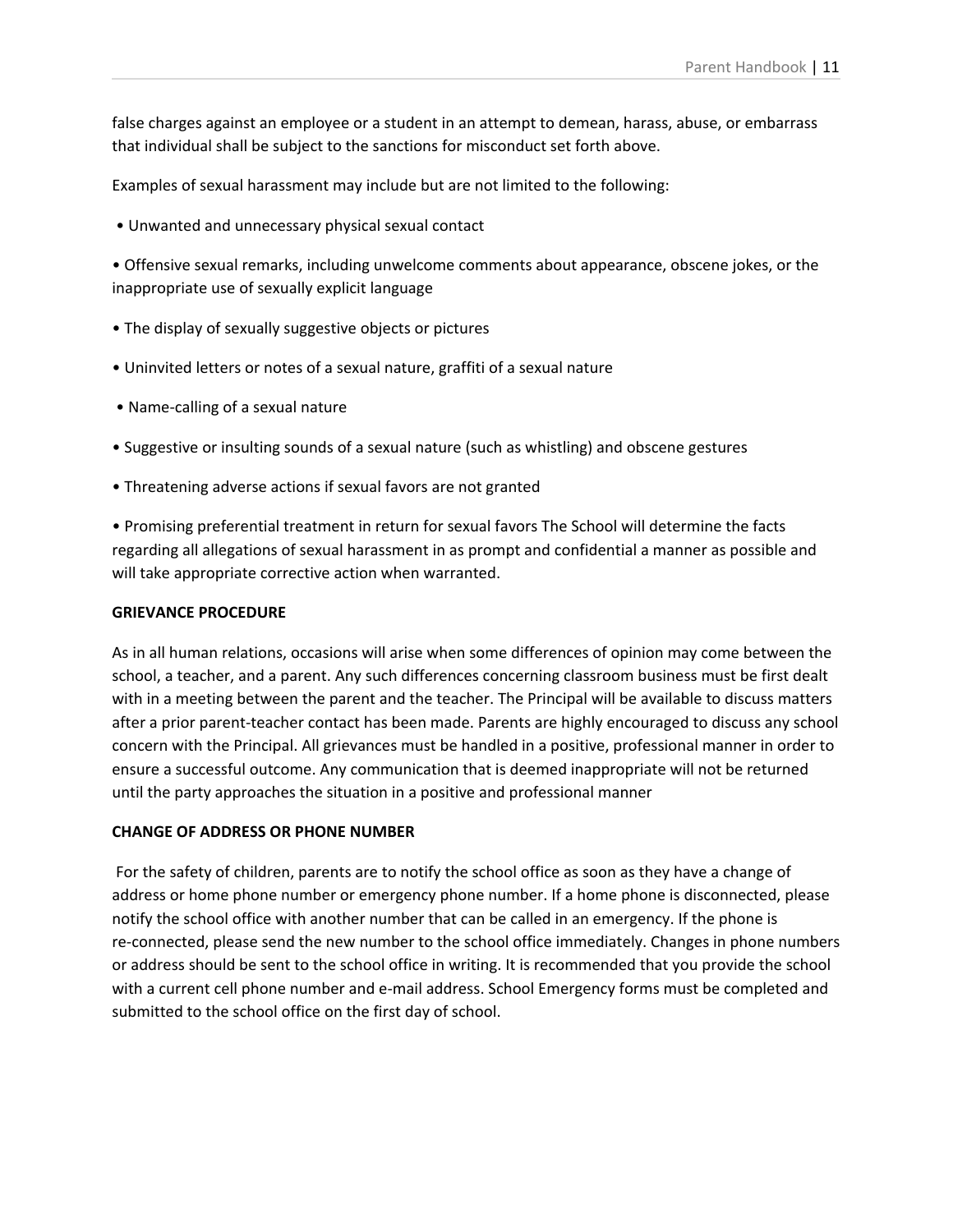# **SCHOOL RECORDS**

School records are kept confidential. Parents have a right to inspect and review permanent educational records. A parent who wishes to do so should contact the principal to set up an appointment to view records. The Principal will respond to each request and be present during the inspection of such records.

# **CHILD ABUSE AND NEGLECT REPORTING**

Under Illinois law, school personnel including teachers, aides, secretary, administrators and nurses are required to report suspected physical or sexual abuse and neglect. Neglect may include failure to provide necessary food, shelter, medical care, and school attendance. Reports are made to the Department of Children and Family Services. Persons from their department must follow up the call by visiting the child's home. If requested, they will be given permission to speak with the child at school.

# **WELLNESS POLICY**

Maternity BVM School will make every effort to provide nutritious and appealing foods and beverages, such as fruits, vegetables, low-fat dairy foods and whole grains whenever food is sold or offered at school. The school will ensure meals, at a minimum, meet the nutrition requirements and regulations of The National School Lunch Program. Food and beverages that are sold at school-sponsored fundraisers will be closely monitored, ensuring they are consistent with the nutritional goals of the wellness policy. Meal periods will be scheduled at appropriate times with adequate time for students to eat. Food or beverages will not be withheld as a punishment. Food personnel will have adequate pre-service training. Food providers will share information about nutritional content of school meals with school families and school staff. Anyone may view school menus, nutrition, and allergen information on FSP's website (www.fspro.com). Click on menus and click on our school name and the menu for each month will be listed. All food preparation will be completed in areas restricted to authorized personnel.

## **NUTRITION EDUCATION POLICY**

Maternity BVM School will make every effort to meet nutrition education goals. Children will be offered interdisciplinary nutrition education. Parents will be provided with information to assist them in providing a healthy diet for their children during daily meals. Parents and teachers will be provided with a list of ideas for healthy party foods for classroom celebrations.

## **PHYSICAL EDUCATION POLICY**

Students in grades preschool through grade eight will have the opportunity and support to be physically active on a regular basis while in school. Each student will participate in a physical education program. Students will be offered a supervised outdoor recess period daily as long as the combined temperature and wind chill factor are at 30 degrees or above. Physical education will not be withheld as a class punishment. Students will have the opportunity to participate in extracurricular sports programs. Maternity BVM School will work with the community to create a safe and supportive environment for students walking or biking to school. To be excused from Physical Education, a written request from the parent is required. In cases of frequent or prolonged absences from Physical Education classes, the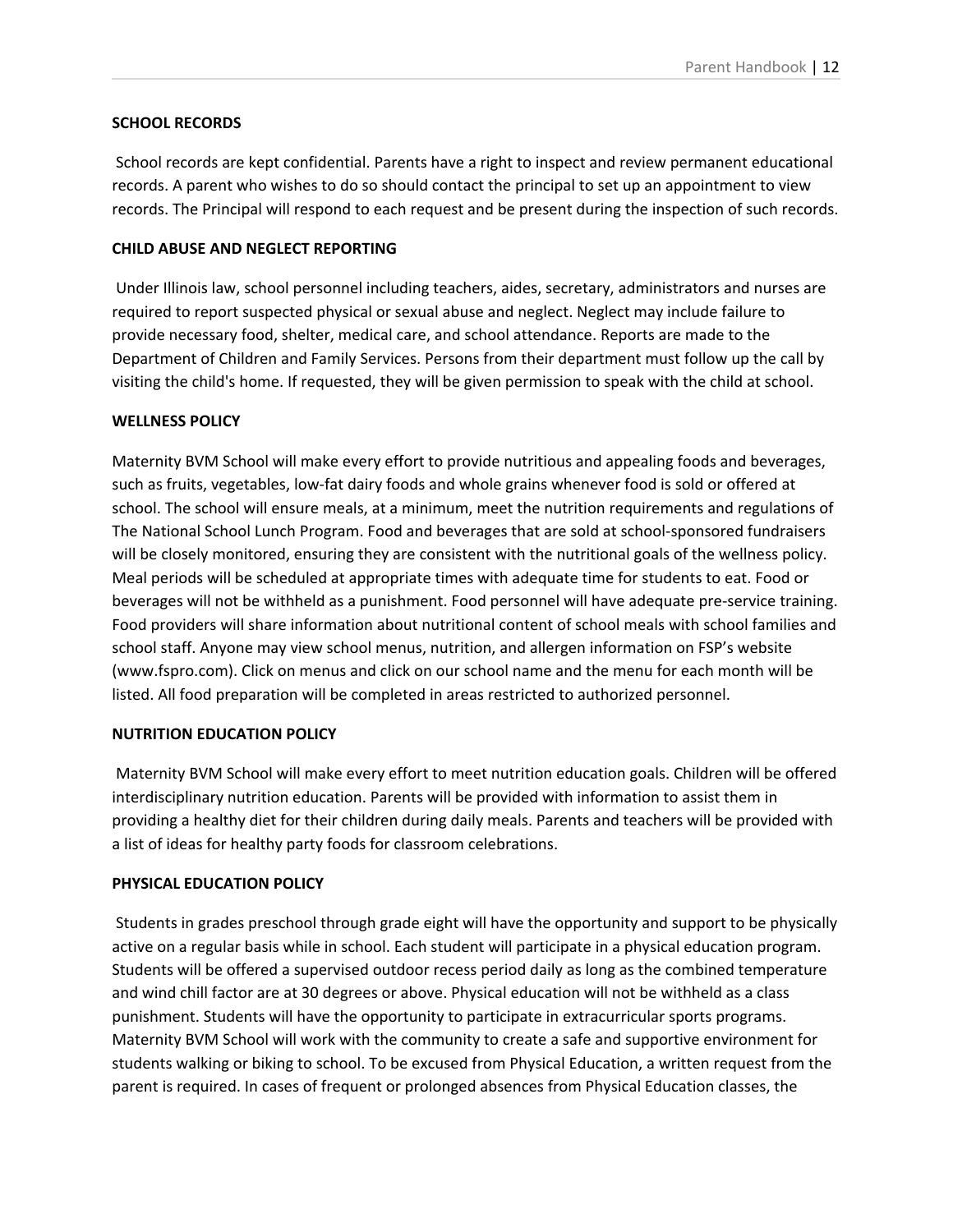school requires a written recommendation from a physician. In order to resume physical education classes after a prolonged or serious injury, a release from the doctor is necessary.

## **GENERAL HEALTH**

If your child is ill, please do not send him/her to school. Symptoms such as sore throat, cough, skin rash, vomiting, diarrhea, or temperatures of 100 degrees or more may be indications of an oncoming illness. A child with a temperature of 100 degrees or more must remain out of school until it has been normal (approximately 98.6) for 24 hours. A parent must report the illness to the school office. When sending the child back to school, do so with a note explaining the absence. A doctor's release must be provided for any child who has had a communicable illness or an absence of two or more days.

# **EMERGENCY**

In the event of accident or serious illness during the day, the school will notify the child's parents immediately or provide emergency care until the parents or medical authorities assume responsibility. Each child must have an individual Emergency Card on file in the health room. An up-dated Emergency Card and duplicate must be turned in each year on the first day of school. Any subsequent changes during the year, e.g. telephone number or health problems, should be reported to the school office immediately. Special health problems (asthma, epilepsy, diabetes, 28 allergies, heart conditions, physical disabilities, etc.) should be noted on the Emergency Card. This information may be of utmost importance in dealing with emergencies.

# **IMMUNIZATIONS AND PHYSICAL EXAMINATIONS / HEALTH RECORDS**

State law requires that children be immunized against measles, mumps, rubella (German measles), polio, whooping cough, diphtheria, varicella (chicken pox) and tetanus before beginning school. State Law also requires an up-to-date physical examination be provided to the school for each child entering preschool, kindergarten, sixth grade, and all new students unless the records from previous schools are transferred. Physicals for these students must be completed and submitted to the office or, by law, they are to be excluded from school on October 15th. If immunizations are not completed by October 15th, a note from the physician with a schedule for completion will be accepted with a completed physical form.

## **DENTAL PROGRAM**

At least once during the school year, each child is encouraged to submit a completed dental form signed by the family dentist. Forms are sent home in the summer family packet and are available upon request at the school office. By state law, as of 2004, students entering kindergarten, second and sixth grades must have a completed dental form on file no later than May 1st.

## **VISION AND HEARING SCREENING**

Vision Screening will be done, as mandated, for children in grades 1, 2 and 8. Vision Screening is not a substitute for a complete eye and vision evaluation by an eye doctor. Your child is not required to undergo this vision screening if an optometrist or ophthalmologist has completed and signed a report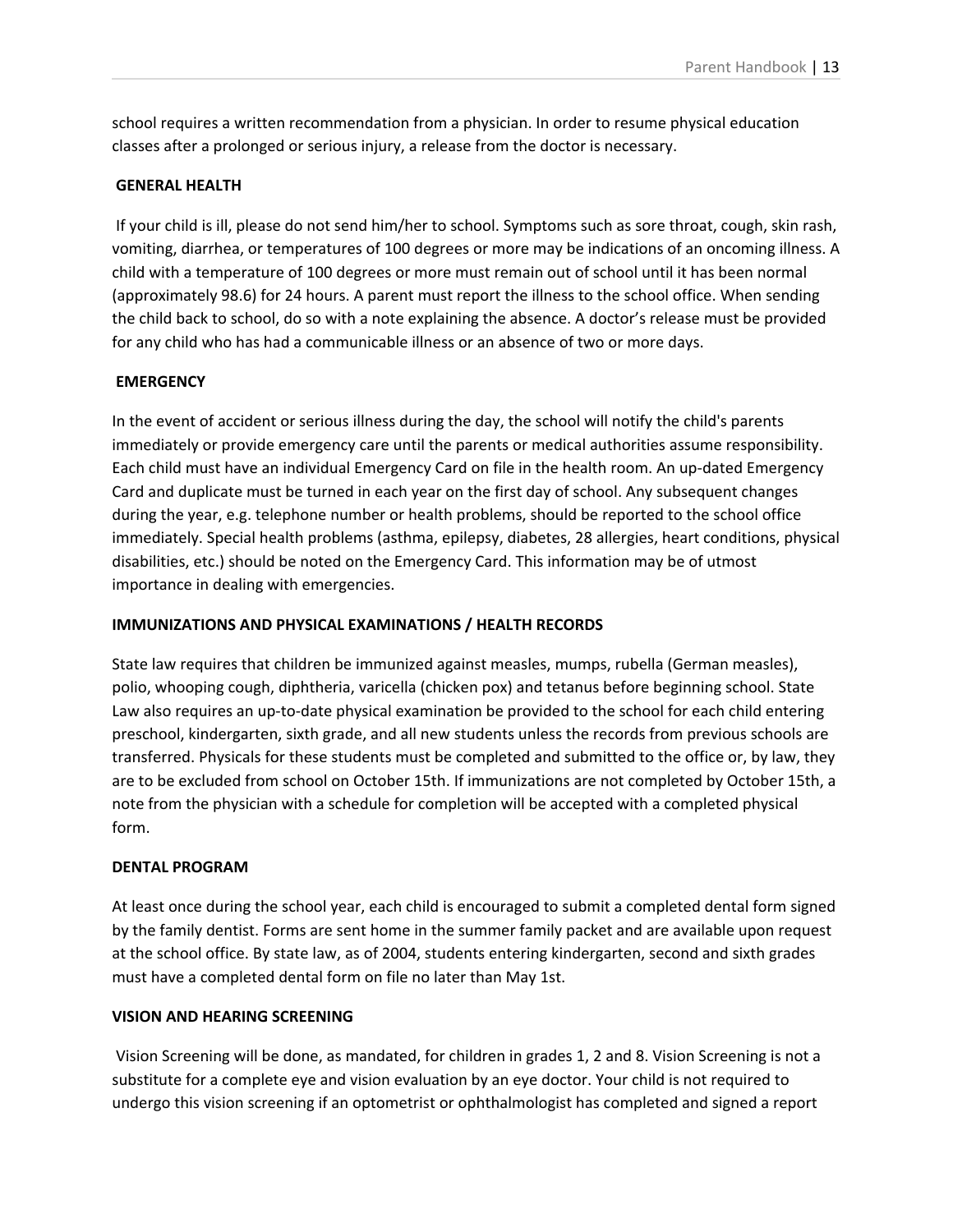form indicating that an examination has been administered within the previous 12 months and that evaluation is on file at the school. Also, mandated Hearing Screening will take place in K, 1, 2, 3. Children in any grade level will be screened at the request of a teacher.

## **VISION EXAMINATION**

All children entering Kindergarten or entering an Illinois school for the first time are required by the state to have a comprehensive vision exam by an optometrist or ophthalmologist by October 15th.

# **ADMINISTRATION OF MEDICATION IN SCHOOL**

The office staff will dispense medication when necessary only with a DOCTOR'S WRITTEN ORDER. THIS INCLUDES PRESCRIPTION AND OVER-THECOUNTER MEDICATION. Over-the-counter medications such as cough drops, Tylenol or other similar pain relievers, cold medicines, etc. all need a doctor's written order.

When approved medication will be given, the following is required:

• A signed Medication Authorization Form must be on file in the office for the medication. A parent and the prescribing physician must sign this, and it must be approved by the principal.

- This form must be updated at the beginning of every school year.
- All medicine MUST be in the original bottle labeled with the child's name, dose, and instructions.
- All approved medications will be locked in the school's office.
- It is the child's responsibility to go to the nurse at the correct time.

These guidelines are in conformance with the Archdiocese of Chicago Office of Catholic Schools.

An inhaler may be carried by a child with a DOCTOR'S ORDER FOR SELF-ADMINISTRATION. NO OTHER MEDICATIONS MAY BE CARRIED BY A STUDENT DURING THE SCHOOL DAY.

## **ALLERGIES**

Any child with severe food allergies should have a 'Food Allergy Action Plan' filled out by a physician. This information will be shared with the child's teacher.

Any allergy medications will be kept in the nurse's office unless specified by a physician.

Parents are encouraged to send in 'safe snacks' for their child to use at school parties and unexpected school events. Parents should provide a complete list of foods and ingredients to avoid.

A parent is responsible to educate their child concerning their allergy and emphasize the foods that cause the symptoms.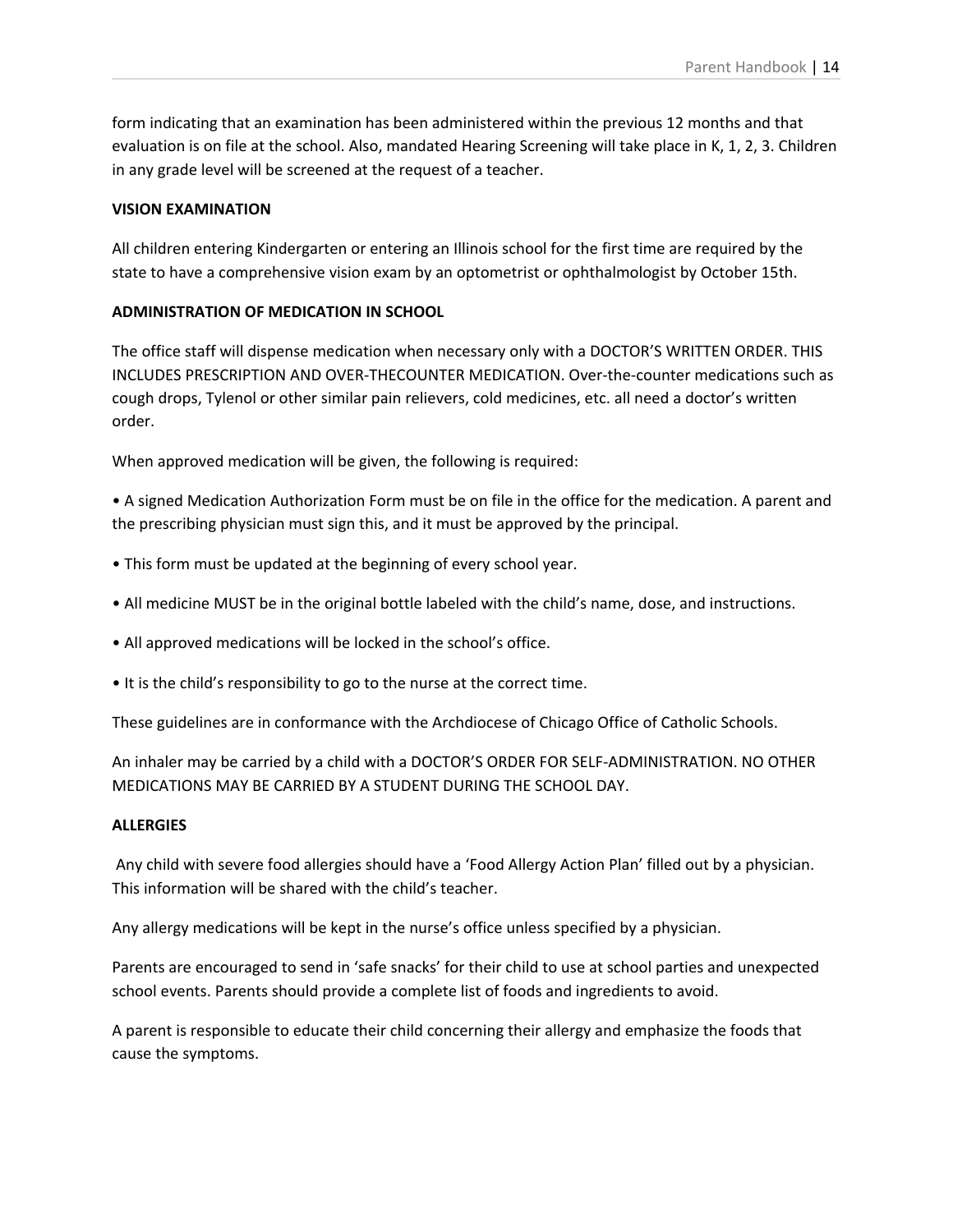Children with severe food allergies will be provided a safe place to eat lunch. Classmates will be instructed about the student's food allergies with the permission of the child's parents.

## **DENTAL / MEDICAL APPOINTMENTS**

If possible, doctor and dental appointments should be avoided during school hours. Should such an appointment be necessary, the student must present a written notice from the parent to the teacher. The parent must sign the student "out" and "in" at the school office.

# **Lice Policy**

Students diagnosed with live head lice do not need to be sent home early from school; they can go home at the end of the day, be treated, and return to class after appropriate treatment has begun. Nits may persist after treatment, but successful treatment should kill crawling lice.

Head lice can be a nuisance but they have not been shown to spread disease. Personal hygiene or cleanliness in the home or school has nothing to do with getting head lice.

Both the American Academy of Pediatrics (AAP) and the National Association of School Nurses (NASN) advocate that "no-nit" policies should be discontinued. "No-nit" policies that require a child to be free of nits before they can return to schools should be discontinued for the following reasons:

- Many nits are more than 1/4 inch from the scalp. Such nits are usually not viable and very unlikely to hatch to become crawling lice, or may in fact be empty shells, also known as 'casings'.
- Nits are cemented to hair shafts and are very unlikely to be transferred successfully to other people.
- The burden of unnecessary absenteeism to the students, families and communities far outweighs the risks associated with head lice.
- Misdiagnosis of nits is very common during nit checks conducted by nonmedical personnel.

# **BUILDING SECURITY/VISITORS**

All doors of the school building will be locked during the school day. The school building is equipped with a doorbell and monitored by the person in the front office. All parents and visitors to the school must use the security doorbell. Upon admittance, one must check in at the office. All school visitors must register with the office and receive a visitor pass before proceeding to any other area of the building. Regular volunteers should sign the provided notebook before going to the area for service. Any article dropped off by a parent or designated person must be left in the office area.

It is important that no adult or student let any person into the building. This will be the sole responsibility of the person monitoring the door. When a person is admitted into the building, he/she must check in at the office and is never allowed to go to a child's classroom, unless otherwise advised by the principal or secretary.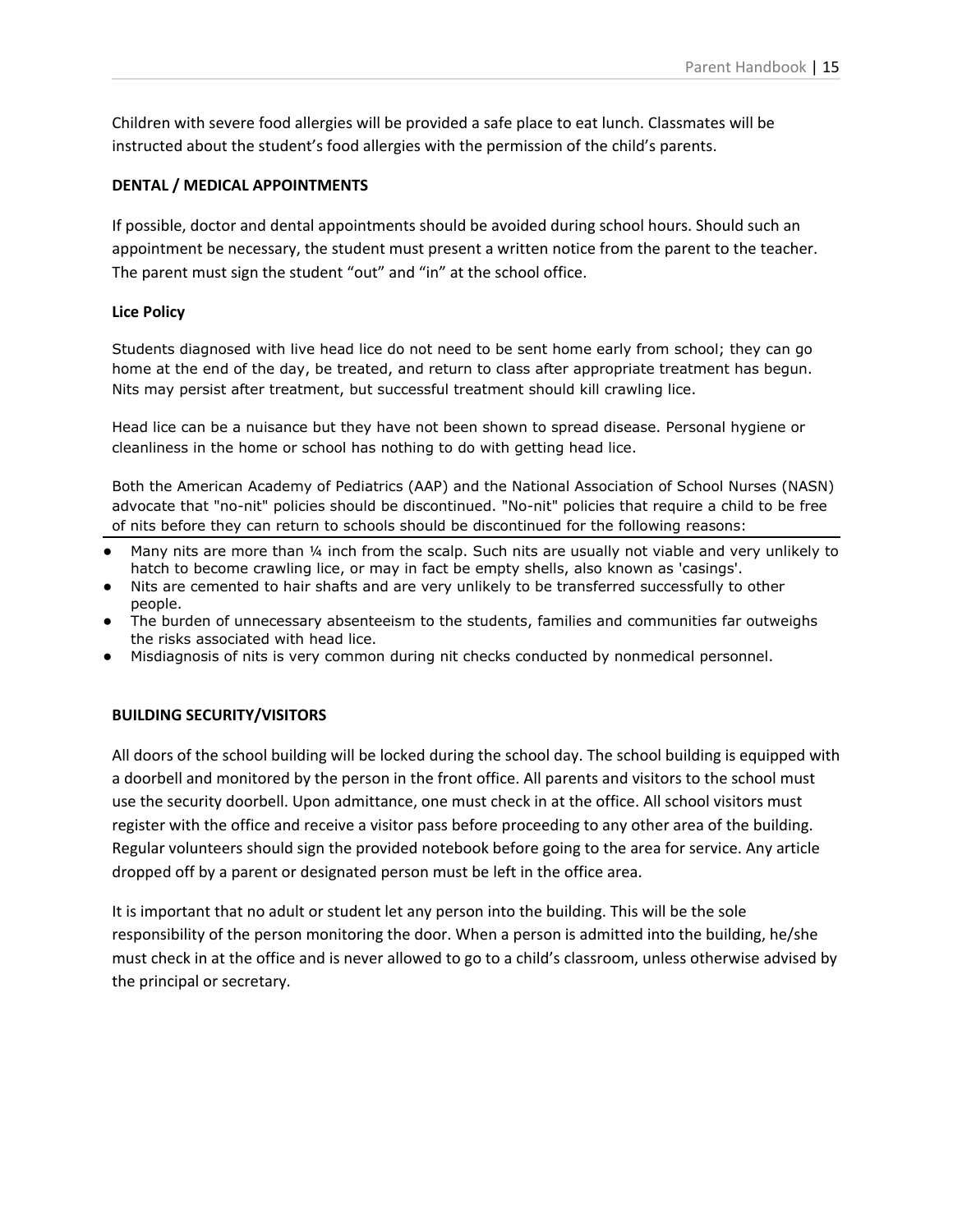# **TECHNOLOGY**

REGULATIONS FOR STUDENT ACCEPTABLE USE OF Maternity B.V.M. SCHOOL TECHNOLOGY RESOURCES SET FORTH BY THE ARCHDIOCESE OF CHICAGO:

# **PURPOSE**

Maternity BVM School provides technology resources to its students and staff for educational and administrative purposes. The goal in providing these resources is to promote educational excellence in Incarnation School by facilitating resource sharing, innovation and communication with the support and supervision of parents, teachers, and support staff. The use of these technology resources is a privilege, not a right. With access to computers and people all over the world comes the potential availability of material that may not be considered to be of educational value in the context of the school setting. Incarnation School firmly believes that the value of information, interaction, and research capabilities available outweighs the possibility that users may obtain material that is not consistent with the educational goals of the school.

Proper behavior, as it relates to the use of computers, is no different from proper behavior in all other aspects of Incarnation School activities. All users are expected to use the computers and computer networks in a responsible, ethical, and polite manner. This document is intended to clarify these expectations as they apply to computer and network usage.

# **1. USE OF INCARNATION SCHOOL'S TECHNOLOGY RESOURCES**

It is the policy of Maternity BVM School to:

- Prevent user access or transmission of, over its computers and computer network, inappropriate material via Internet, electronic mail, webcams, or other forms of direct electronic communications.
- Prevent unauthorized access and other unlawful online activity.
- Prevent unauthorized online disclosure, use, or dissemination of personal identification of minors

# **Uses of the Maternity BVM School Technology Resources that are prohibited include but are not limited to:**

- Violating students' rights to privacy/confidentiality, or unauthorized disclosure, use, and dissemination of personal identification information.
- Attempting any unauthorized access, including so-called 'hacking' of any computer system. Downloading unacceptable materials.
- Re-posting personal communication without the author's prior consent.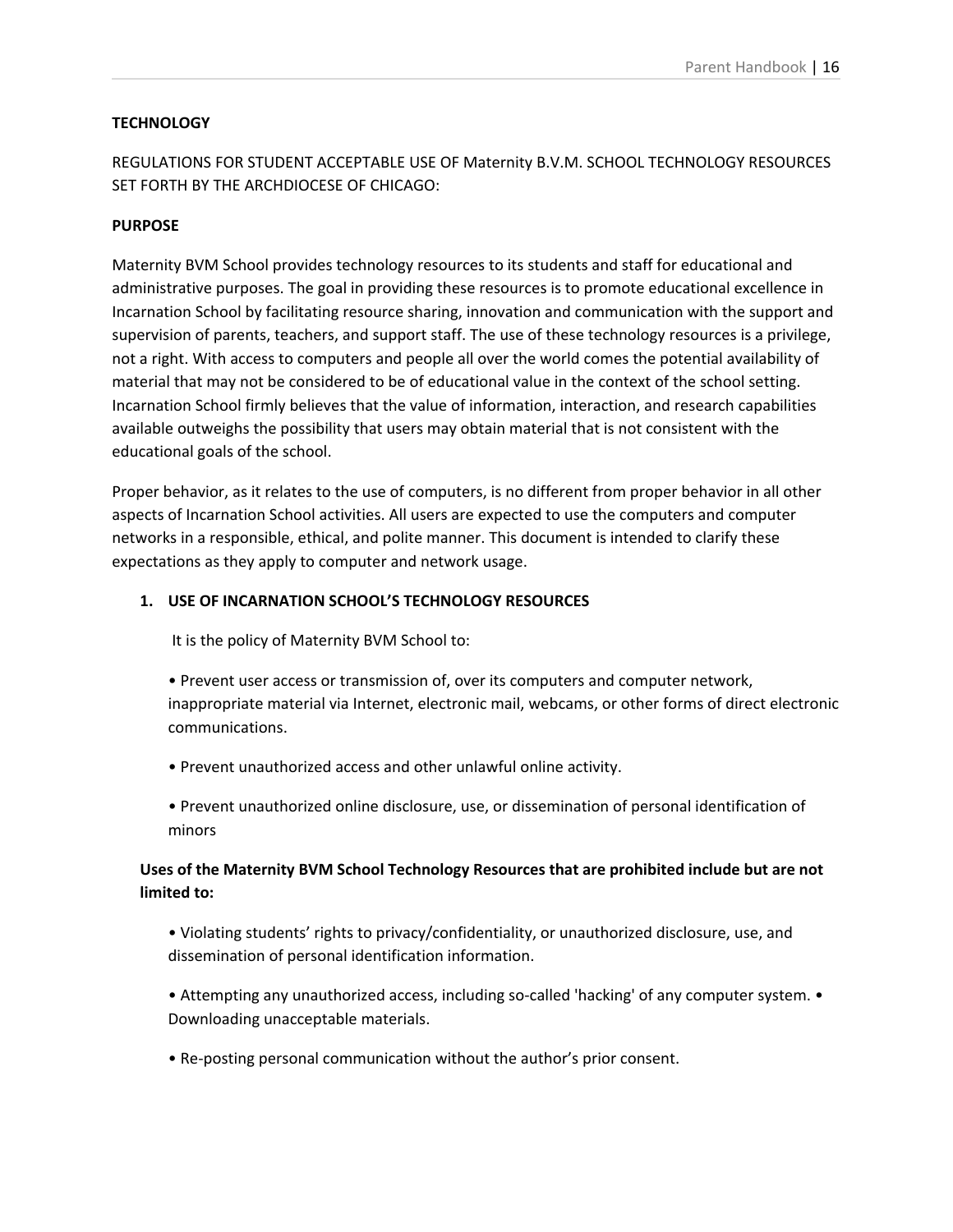• Violating copyright law.

• Using the school's technology resources for financial gain, credit card fraud, and electronic forgery, other illegal activity, and political purposes.

• Downloading, installing, or storing software on a school computer without the approval of appropriate school personnel.

• Changing or attempting to alter any configuration, program, or password on any computer or system.

• Using a school computer without knowledge/approval of school personnel responsible for the computer.

• Using inappropriate language, pictures, and gestures in any form on the Internet. • Using the Internet for entertainment or limited self-discovery function.

• Cyber-bullying

E-mail is not available to students

# **2. CYBER-BULLYING**

Cyber-bullying is "the use of information and communication technologies to support deliberate, repeated, and hostile behavior by an individual or group that is intended to harm others".

Maternity BVM School, along with support from parents, will educate age-appropriate students in safe and responsible use of social networking websites and other means of communication on the Internet.

# **3. GENERAL INFORMATION**

The Internet, a worldwide telecommunications network that allows millions of computers to exchange information, is accessible to students. The school has the right to place reasonable restrictions on the material accessed or posted throughout its system.

The school provides Internet access to students to facilitate resource sharing, innovation, and communication. Information gathered from the Internet is viewed in the same manner as other reference material in the school. Such resources enhance the learning environment. School personnel provide guidance to the student in Internet use and monitor the program to the best of their ability as a regular instructional activity. Controlling all materials on a global network is impossible, and an industrious user may discover inappropriate information or perform inappropriate actions in spite of adult supervision. Therefore, we encourage parents to have frank discussions with their children about Catholic Christian values and how those beliefs should guide student activities while using the Internet.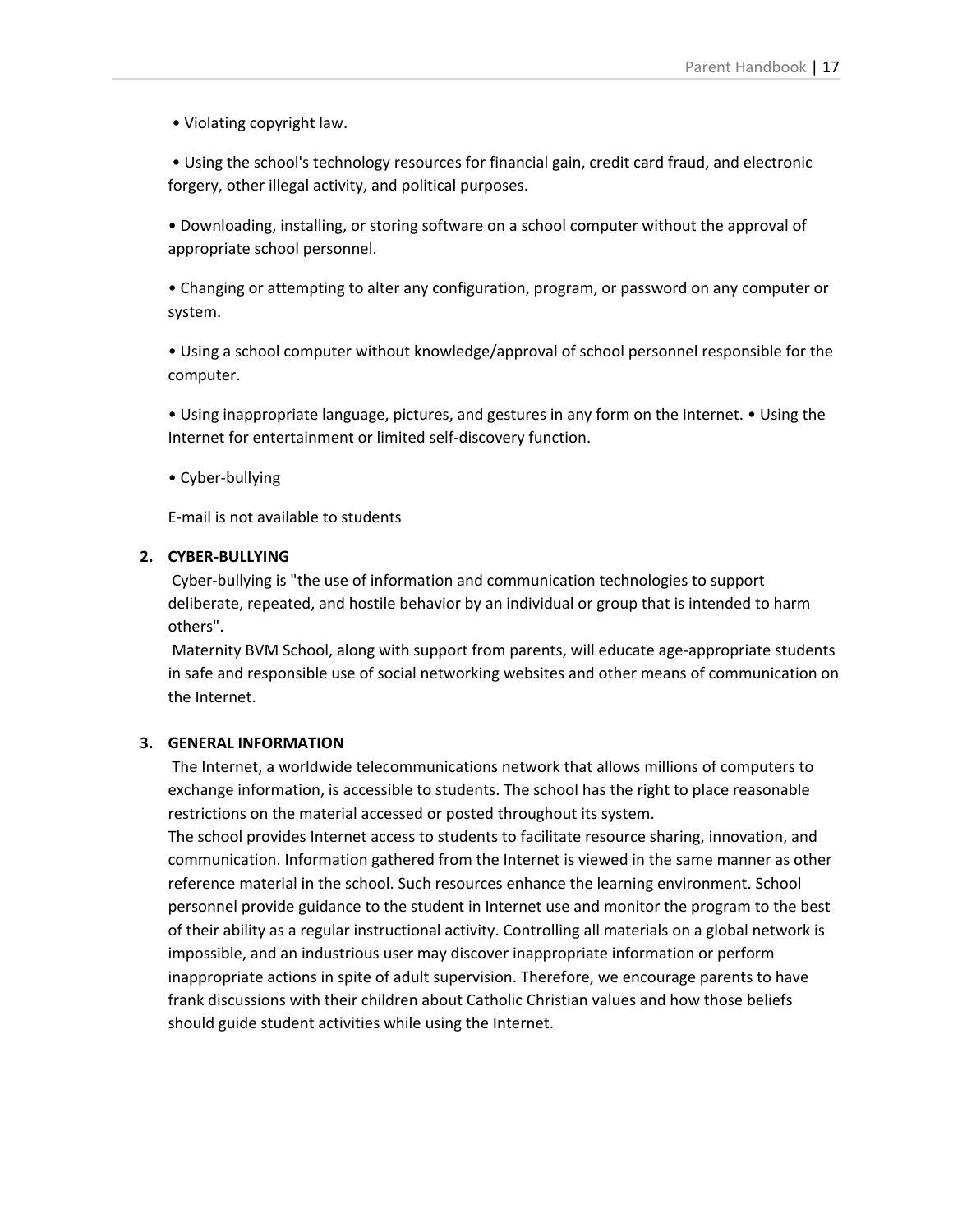# **TECHNOLOGY PROTECTION MEASURE**

refers to a specific technology that blocks or filters Internet access to visual depictions that are:

- 1. Obscene, as defined in section 1460 of title 18, United States Code.
- 2. Child pornography, as that term is defined in section 2256 of title 18, United States Code.
- 3. Harmful to minors means any picture, image, graphic image file, or other visual depiction that,

3.1. Taken as a whole and with respect to minors, appeals to a prurient interest in nudity, sex, or excretion.

3.2. Depicts, describes, or represents, in a patently offensive way with respect to what is suitable for minors, an actual or simulated sexual act or sexual contact, actual or simulated normal or perverted sexual acts, or a lewd exhibition of the genitals.

3.3. Taken as a whole lacks serious literary, artistic, political, or scientific value as to minors.

Maternity BVM School has a Technology Protection Measure in place.

School personnel will:

• To the extent practical, and as required by the Children's Internet Protection Act, apply blocking to visual depictions of material deemed obscene, or to child pornography, or to any materia1 deemed harmful to minors as determined by the school administration.

- Teach proper techniques and standards for Internet participation.
- Guide student access to appropriate areas of the Internet.
- Assure that students understand that misuse of the Internet could result in loss of access privileges.
- Monitor all issues concerning privacy, software policy, copyright laws, and approved/intended use of the school's Internet resource sources.
- Be allowed to disable, subject to administrative supervision, protection measures in the case of bona fide adult research or other lawful purposes.

The student and parent/guardian must sign an Internet use agreement before the student is given access to the school's Internet resources. School personnel or the parent/guardian may withdraw student Internet access at any time.

The school is not responsible for any damages the student may suffer, including the loss of data. The school is not responsible for the accuracy or quality of any information obtained through any school Internet connection.

The school will not be responsible for unauthorized costs incurred by students, nor will the school vouch for the accuracy of information obtained through the Internet, nor will the school be responsible for students' negligence or mistakes.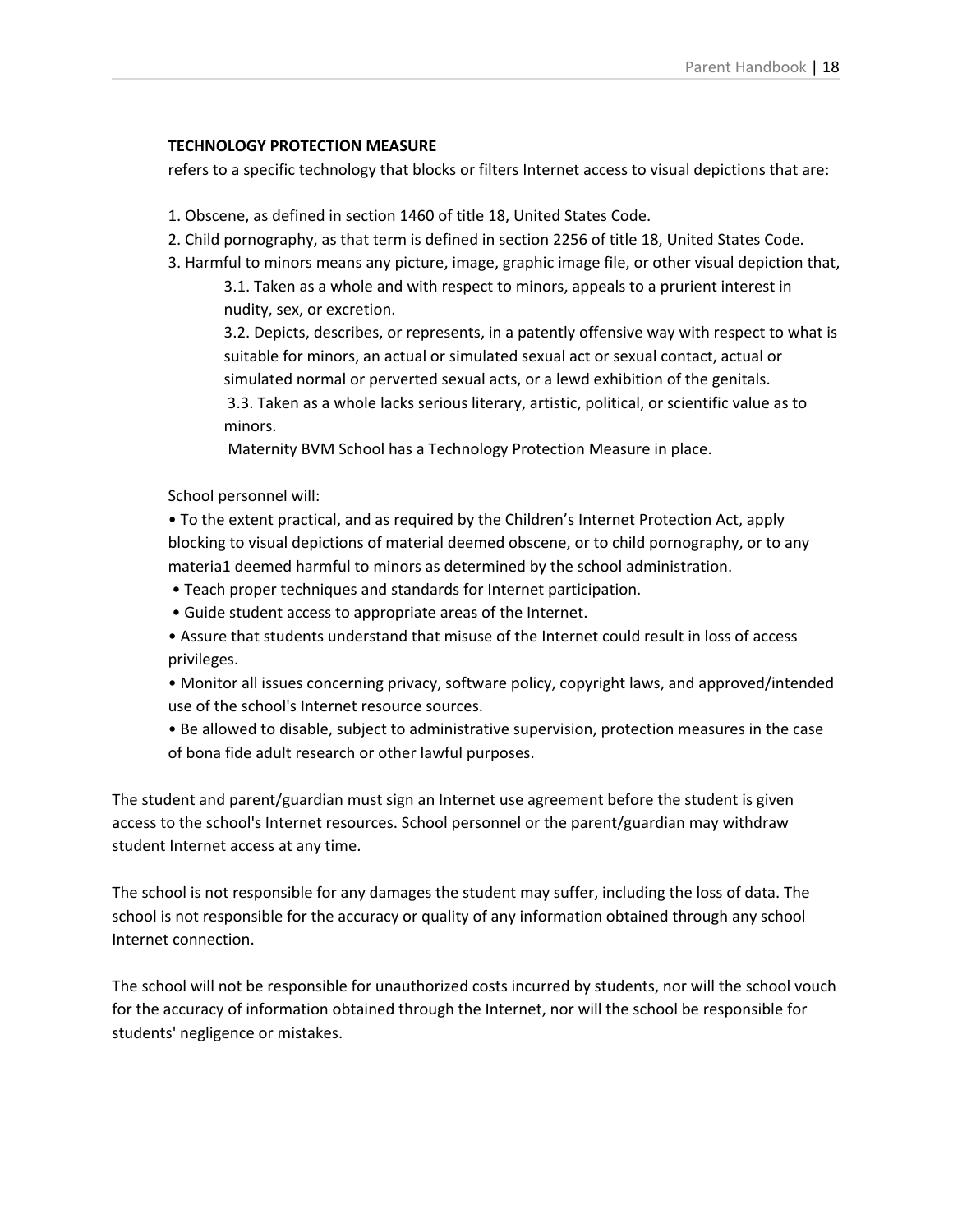The parent/guardian is responsible for any damage caused through the student's inappropriate use of the Internet system.

# **PARENT ACKNOWLEDGMENT**

Before the use of a student's account on the Maternity BVM School technology resources, the parent or guardian of the student must provide written authorization.

# **STUDENT ACKNOWLEDGMENT**

All students who use the Maternity BVM School technology resources shall sign a form acknowledging the requirements of the guidelines on student acceptable use.

# **TECHNOLOGY USE OUTSIDE OF SCHOOL**

Parents/Guardians are primarily responsible for the student's appropriate and ethical use of technology outside of school. However, the inappropriate use of technology outside of school may subject the student to consequences. Inappropriate use of technology may include, but is not limited to, harassment of others, use of the school name, remarks directed to or about teachers and staff, offensive communications, and threats.

# **Report Cards/Progress Reports/Parent Conferences**

Report cards will be issued every 12 weeks (each trimester) for students in grades PK through 8. The parents must come to school to pick up the report cards and attend a parent-teacher conference at the end of the first trimester and second trimester.

A list of students who have achieved honor roll will be published each trimester.

## **Progress Reports**

Progress reports are issued every mid-trimester to notify parents/guardians of their child's academic performance to date. Students have the opportunity to take corrective action during the balance of the academic quarter in the interests of raising the grade(s). The reports are signed by the parent/guardian and returned to the homeroom teacher. In addition, **a teacher or parent may request a conference whenever needed.**

## **Service Hours/School Fees**

All families are required to do **10 service hours** during the school year. Various opportunities area available during the school year. Contact the school office to schedule service hours. Examples include chaperoning field trips, school events, and school fundraisers. \$150 for school fees which have to be paid by October 15 (\$125 for book fees and \$25 for technology). A \$300 fundraising fee is also included throughout the year with multiple fundraising opportunities being available for families.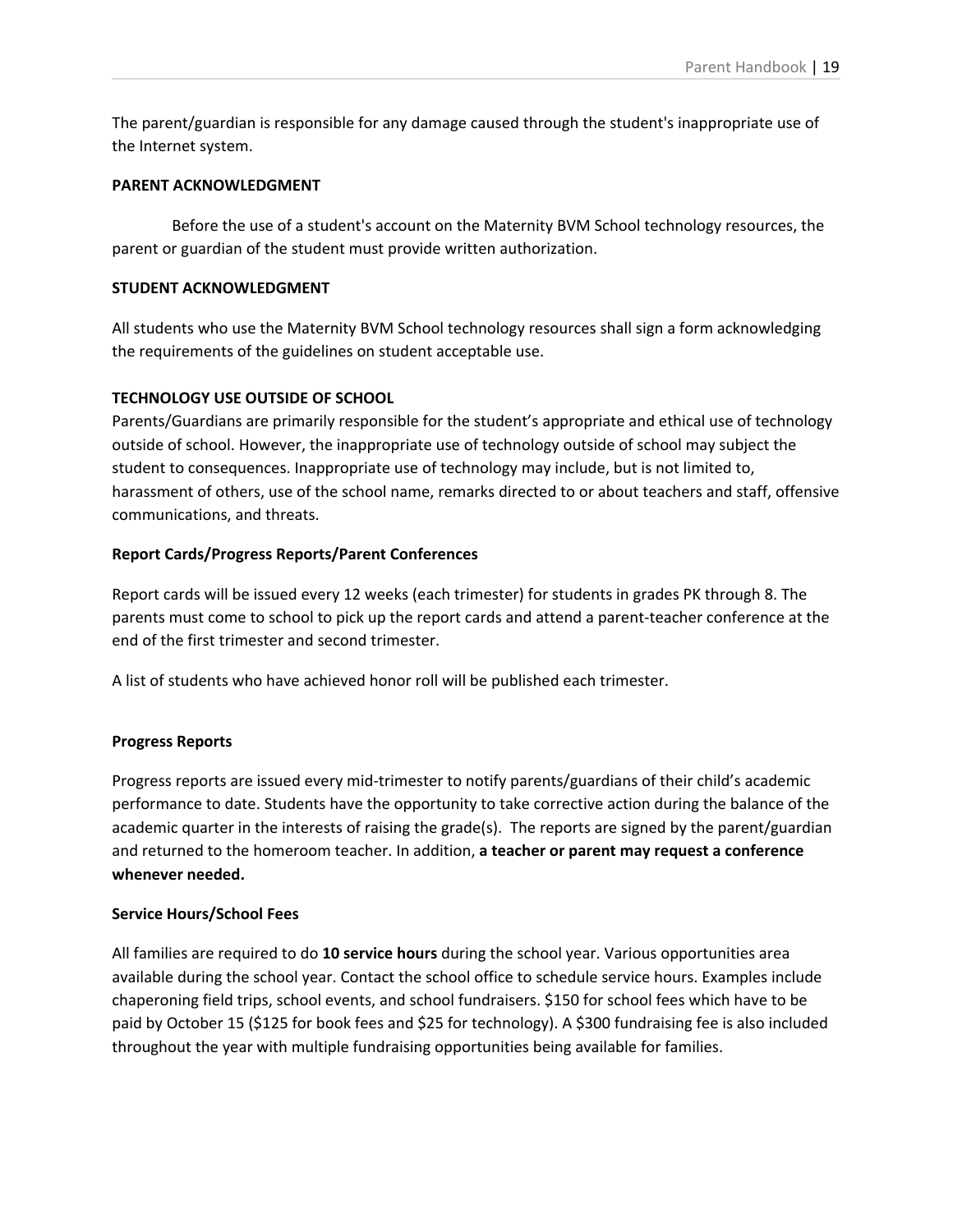# **GRADUATION AND PROMOTION**

A student who fails to maintain an acceptable average in any core subject may be promoted to the next grade level on the condition that he/she has an up to date IEP or an agreed upon service plan. The student will be required to attend the course(s) deemed necessary by the teacher and the principal. A student must pass the State and Federal Constitution Tests. Parents of primary grade students will be required to meet with the teacher if promotion or summer school / tutoring programs need to be discussed.

When a teacher feels that retention of a student will be beneficial, the teacher will communicate with the parent/guardian as well as the principal several times during the year and discuss with them the student's academic progress. Determining factors in deciding whether to retain a student are level of maturity, age-appropriate responsibility, proficiency in reading and/or basic required skills, and school attendance patterns. When a teacher recommends retention, a parent will be given a consent form to sign.

# **Homework Policy**

Homework is an integral part of the educational process. It allows each student an opportunity to develop independent study in order to reinforce learning, improve, and expand the skills taught. Time allotments for homework depend upon the type of assignment and on the age and grade level of the student – as a rule of thumb, 10 minutes per grade level per night. No definite time limit can be determined for all, since students work at different rates of speed. Consequently, the amount of homework and the time limit of homework may have to be adjusted for an individual student. However, if you feel your child is spending an inordinate time on homework, please contact the individual classroom teacher. The work shall be of such nature as to encourage and facilitate, but not demand, parental involvement.

All students in grades 3-8 are given an assignment notebook and must use it during the school year. Should a student not complete assigned work, a violation will be indicated for each assignment not turned in. The work must be made up in order to be given credit toward the report card grade, but the homework violation will not be taken away. A folder will be sent home with each student every Thursday whether the student has missed an assignment or not. The parent/guardian must sign the folder and the student must return it to his/her classroom teacher the next day. **This system will be used in grades 1st-8th.**

## **Uniform Regulations**

Maternity B.V.M. School establishes a uniform policy for the following reasons:

- To maintain a proper academic environment within the community.
- To eliminate superficial competition in dress among students to support the dignity of the individual based on character rather than on appearance.
- To promote good grooming habits and neatness.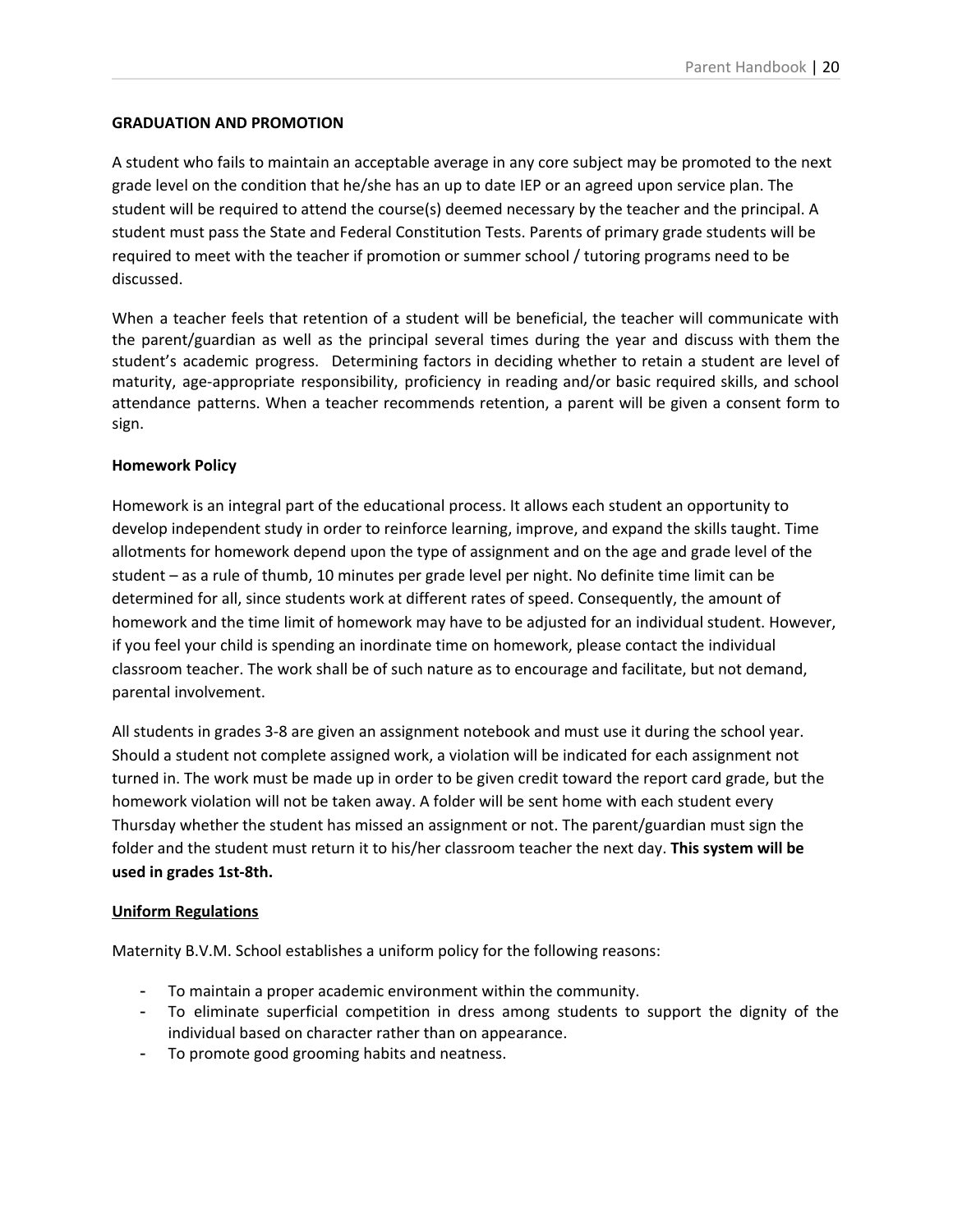Each student's dress and personal appearance should be of such character so as not to disrupt or distract the educational environment of the school community.

## **Uniforms (Regular)**

| Girls 4-8                                |
|------------------------------------------|
| Blue plaid skirt or blue pants with belt |
| Red polo                                 |
| <b>Tucked in</b>                         |
|                                          |

Girls may wear solid white, black, or navy blue leggings in winter.

Girls should wear **black dress shoes** on regular uniform days. Socks must also be worn.

Skirts must be worn at the waistline and may not be pushed down the hips or rolled at the waist.

## **Boys PK-8**

Navy blue dress pants and a **tucked in** red B.V.M. shirt with a belt. Boys may also wear navy blue dress shorts from August 21<sup>nd</sup> to October 1<sup>st</sup> and May 1<sup>st</sup> to June 10<sup>th</sup>. Boys must wear **solid black dress shoes** on regular uniform days.

Pants must be worn at the waistline and may not be pushed down the hips or rolled at the waist.

#### **General Policies**

Sweaters are optional for both boys and girls, but if worn, they must wear their Maternity B.V.M. logo on them. Other types of sweaters or jackets are not permitted in school.

Undershirts must be solid white, red, or navy blue. Socks must also be blue, white, and/or red.

Boots may be worn to school when the weather permits to school but children need to change their shoes upon entering the building.

#### **Gym Uniform**

The gym uniform consists of a T-shirt, shirts, and sweatpants and all imprinted with the school name. The complete gym uniform may be purchased from school. They must hit the knee and be loose fitting.

## **General Uniform Rules**

Uniform and gym clothes should be labeled for identification. All clothing must be well kept, clean, and replaced as needed.

#### **Jewelry/Make-Up/Nail Polish**

Students may not wear more than one ring. Students may wear one bracelet that is religious. The wearing of one religious medal, cross or crucifix is acceptable. No other jewelry is permitted with the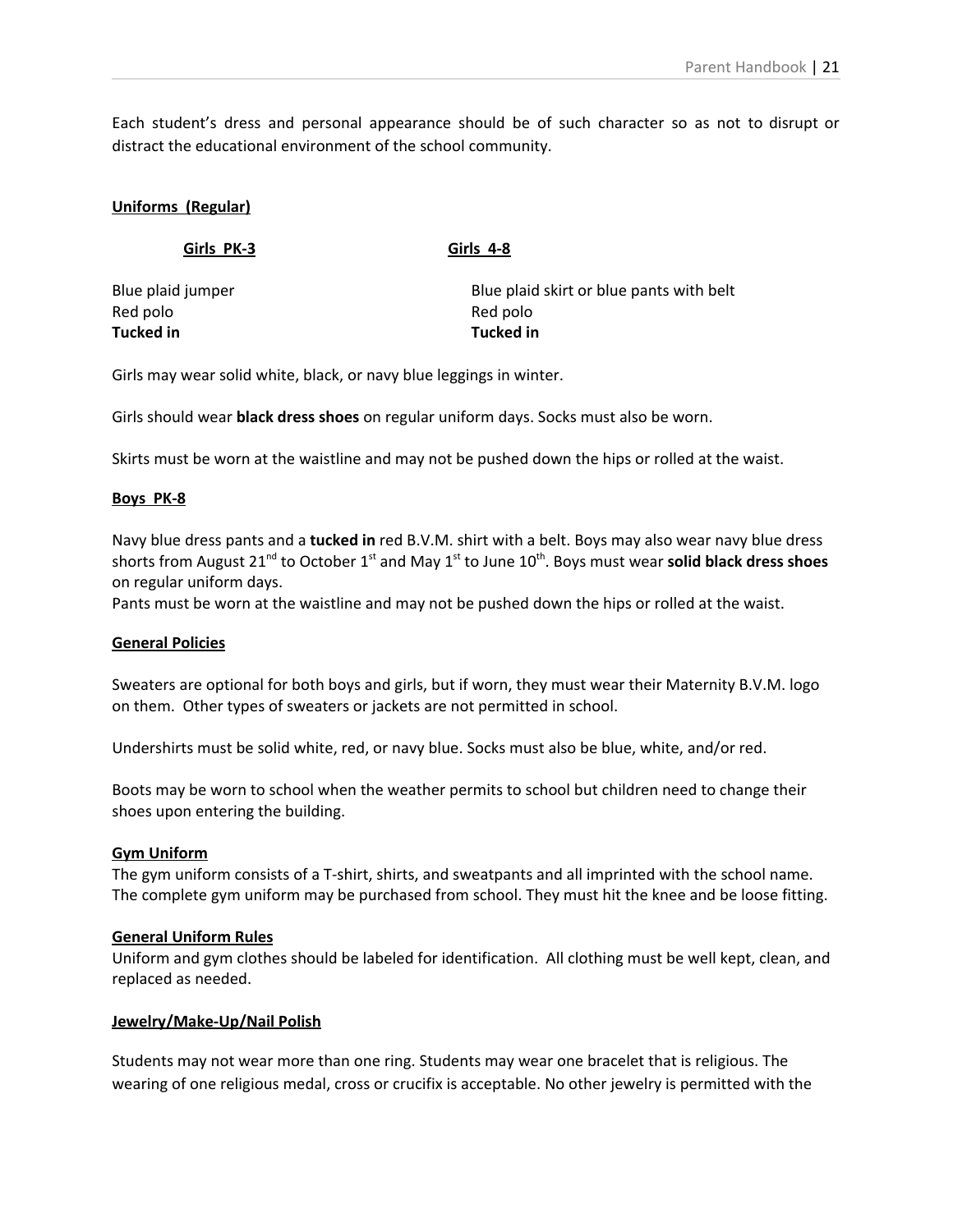sole exception of one small, plain earring in each ear for girls only or small hoop. Nail polish is permitted if it is one solid color and no fake nails. Make-up is not permitted.

# **Hair**

Boy's hair must be neatly groomed, trimmed short, and tapered at the neck and on the sides. Hair must be off the collar and ears. Extreme, trendy and faddish hairstyles and/or colors are not permitted. The following are examples of hairstyles that are not permitted: long hair styles, hairstyles with extreme contrasts in length, spiked hair, "unkempt" hairstyles, Mohawks, Fohawks, tails, or dyed hair. School staff and administration retain the right to deem as unacceptable, certain hairstyles not fitting the aforementioned criteria. **No facial hair is permitted.**

# **Consequences for Uniform Code Violations**

Teachers will ensure that students are in compliance with the Uniform Code each day. Students will be verbally reminded if they are out of uniform. They may be asked to change clothing or remove unauthorized items (such as jewelry) or given apparel from the Lost-and-Found box to wear. Parents or guardians may also be called to bring uniform clothing for a student to wear.

It is assumed that a parent or guardian receiving such a notice will address the matter with their student and ensure that the student is in the appropriate uniform. Neatness, pride in appearance and compliance with the school's uniform policy are the responsibilities of the student with guidance and encouragement from parents and teachers.

## **Dress Down Days**

No clothing may promote alcohol, drugs, cigarettes or be offensive in any way. Non-uniform shirts may be t-shirts or collar shirts. Tank tops, spaghetti straps, ripped, or frayed shirts are not allowed. Non-uniform shorts or pants may be denim or other material and must not be frayed or have holes. Cut-offs or frayed hems are not permitted. Pants may not be "sagging" at any time. Skirts, shorts and/or dresses must be knee length. **Flip-flops, strapless sandals, baggy sweat pants, and pajama bottoms are NOT allowed**. All other regular uniform rules apply. Anything students possess or wear must not be contrary to the philosophy of the school or the teachings of the Catholic Church. Decisions on what constitutes inappropriate dress will rest with the administration of the school and school pants need to be purchased in the office.

## **Other Regulations**

## **Food and Gum**

Carbonated beverages (soda) are not permitted nor are beverages in glass containers or lunches from fast food restaurants. Water bottles are only allowed based on teacher approval. Notices will be sent home in each teacher's classroom handbook. No sharing of food and any food brought needs to be brought in an individual sized sandwich bag with the understanding that they have to eat their lunch. Unless directed by the classroom teacher, the only area where food, drink or candy may be eaten is in the lunchroom. Gum chewing is never permitted on school property or on field trips. **Students that**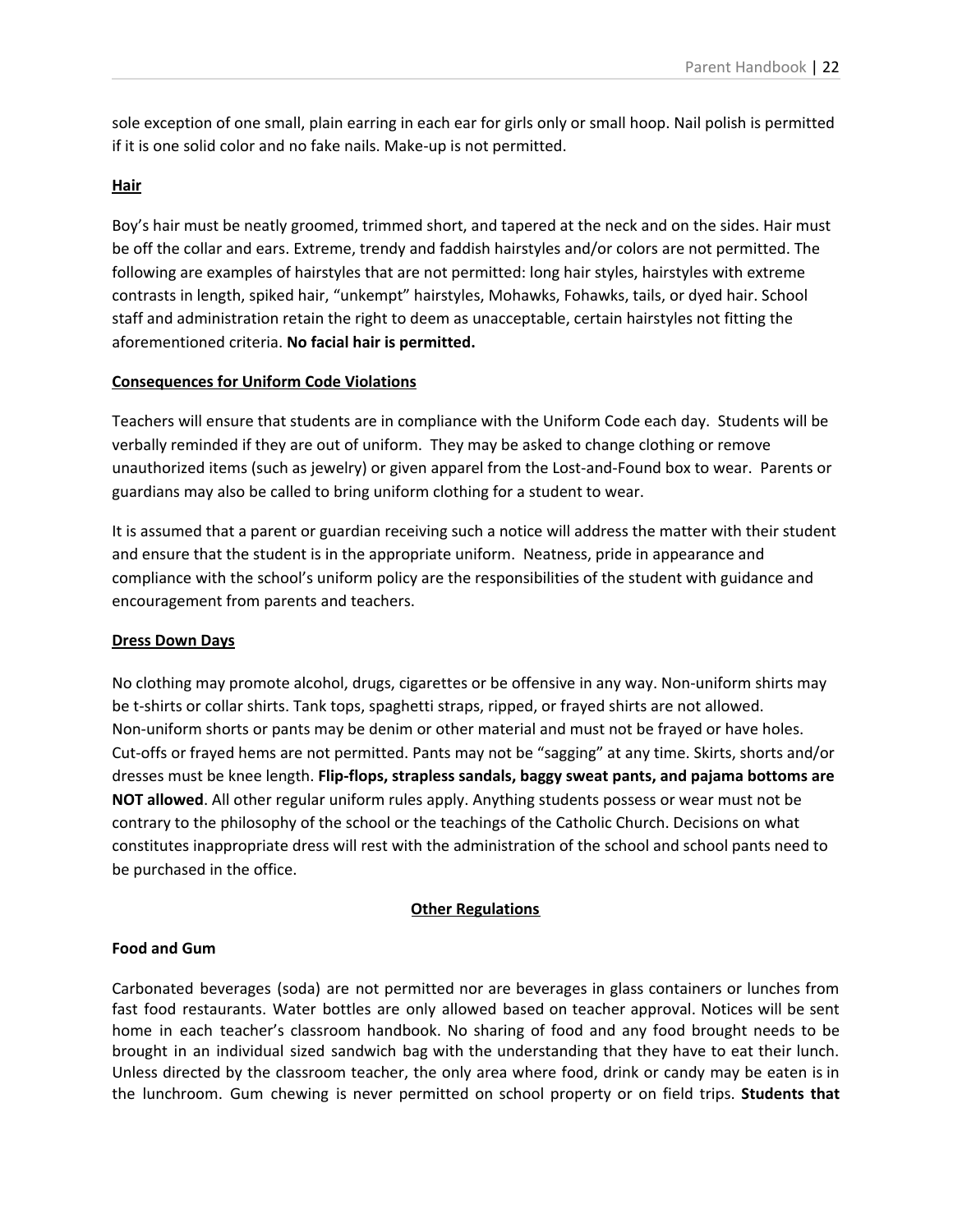**break this rule will be charged a \$5.00 fine.** We also are not allowing pizza and/or cupcakes for student's birthdays.

# **Arrival and Dismissal**

Maternity BVM is participating in a free breakfast and lunch program this year. All children will receive free breakfast and lunch. Families will not be charged daycare fees after 7:30A.M. **for students participating in the free breakfast program**. Any student will be admitted into the buildings at 7:30 A.M. and dismissed at 3:15P.M. by their homeroom teachers. No supervision is provided before 7:45AM. or after 3:20 P.M. If your child is dropped off early in the morning, please make sure he/she is enrolled in our extended daycare program.

Unless they are coming for breakfast, students should not arrive at school before 7:45 because there is no morning supervision outside. Upon arrival at school, students should go to their assigned locations. For the safety of everyone, ball playing and running around are not permitted. The teachers lead students into the building. Parents/guardians are asked to remain outside and not walk students to their classrooms.

## **Hallways and Stairs**

Students must follow the rules of traffic safety when moving through the building. Disruptive behavior is not allowed on school property or on field trips.

## **Snowballs**

For the safety of all children and adults, snowball throwing will not be allowed on school property or in the immediate area. **Students who break this rule will be fined \$10.00.**

## **Valuables**

No child should bring toys, magazines, comic books, trading cards, sports equipment, radios, money, etc. to school without the expressed permission of the teacher/principal.

## **Cell Phone Policy**

**Each teacher has a cell phone collection policy in their classrooms. Cell phones are prohibited during the school day.**

## **Books**

All textbooks must be handled with care. Books should be covered at all times. Any damage to textbooks will be assessed and a fine will be charged according to the amount of damage done. If a textbook is beyond repair or lost, the cost to replace the book must be paid.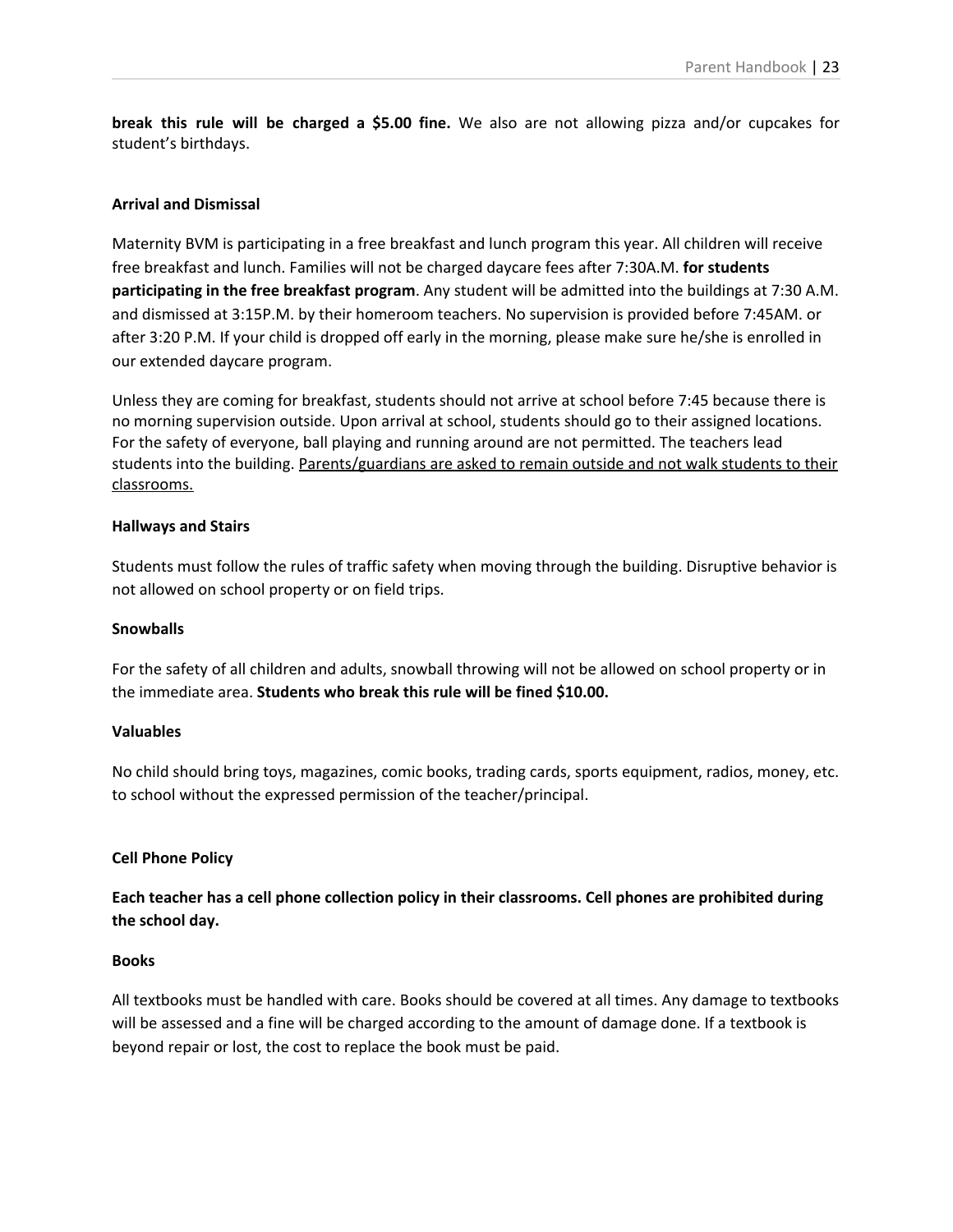# **Communication**

A monthly e-mail newsletter will be sent home with the every child in the family via SchoolMessenger. In addition, frequent notices and letters will also be sent home in this manner on Thursdays. At times, some notices will be mailed and e-mailed home.

School messenger will be used to contact families via phone and email for any school emergencies and closure. Facebook will be updated for monthly communication.

Any notices teachers may give out will be sent in home folders and written down in planners.

# **Testing Program**

Students will participate in three types of formalized testing this year at Maternity BVM – APSIRE test which is a growth assessment, interim assessments giving each semester in Math, Writing, Science and Language Arts, and the ASPIRE test given yearly in the Spring. This program is to ensure the assessment and the evaluation of curriculum and student needs.

# **Child Custody**

Regardless of custody, both parents have the right to inspect and receive a copy of school records and reports in the absence of a court order to the contrary. Ordinarily, the school shall release a student to either parent unless the school has a court order giving one parent exclusive custody.

## **Child Abuse**

When school personnel suspect child abuse or neglect by a person responsible for a student's welfare, they shall follow the procedures of the State of Illinois and report the suspicion to the proper authorities.

## **Birthday Celebrations**

Classroom teachers will happily call attention to a child's birthday and will pass out treats (at a time designated by the teacher) if children bring them. The treats need to be individually wrapped and easily distributed. Teachers are unable to manage a birthday celebration with a cake and drinks that need to be served. No candy, cakes, pizza, pop and the teacher must be notified a week before the birthday.

Invitations to children's birthday parties should be distributed outside of school. Neither teachers nor students are permitted to distribute party invitations during the school day.

## **Drop Offs and Pick Ups**

It is preferred for parents or guardians to use Lawndale Ave in the mornings and afternoons to alleviate congestion on North Ave. PARENTS OR GUARDIANS MAY NOT PARK IN THE SCHOOL LOT BEFORE, DURING, or AFTER THE SCHOOL DAY.

Always use caution and courtesy when dropping off or picking up students. From 7:00-7:45 AM and parents may use our drop off system to drop their students off in the parking lot. If you prefer to wait with your child in the morning, we ask that you park on Lawndale or another side street. The safety of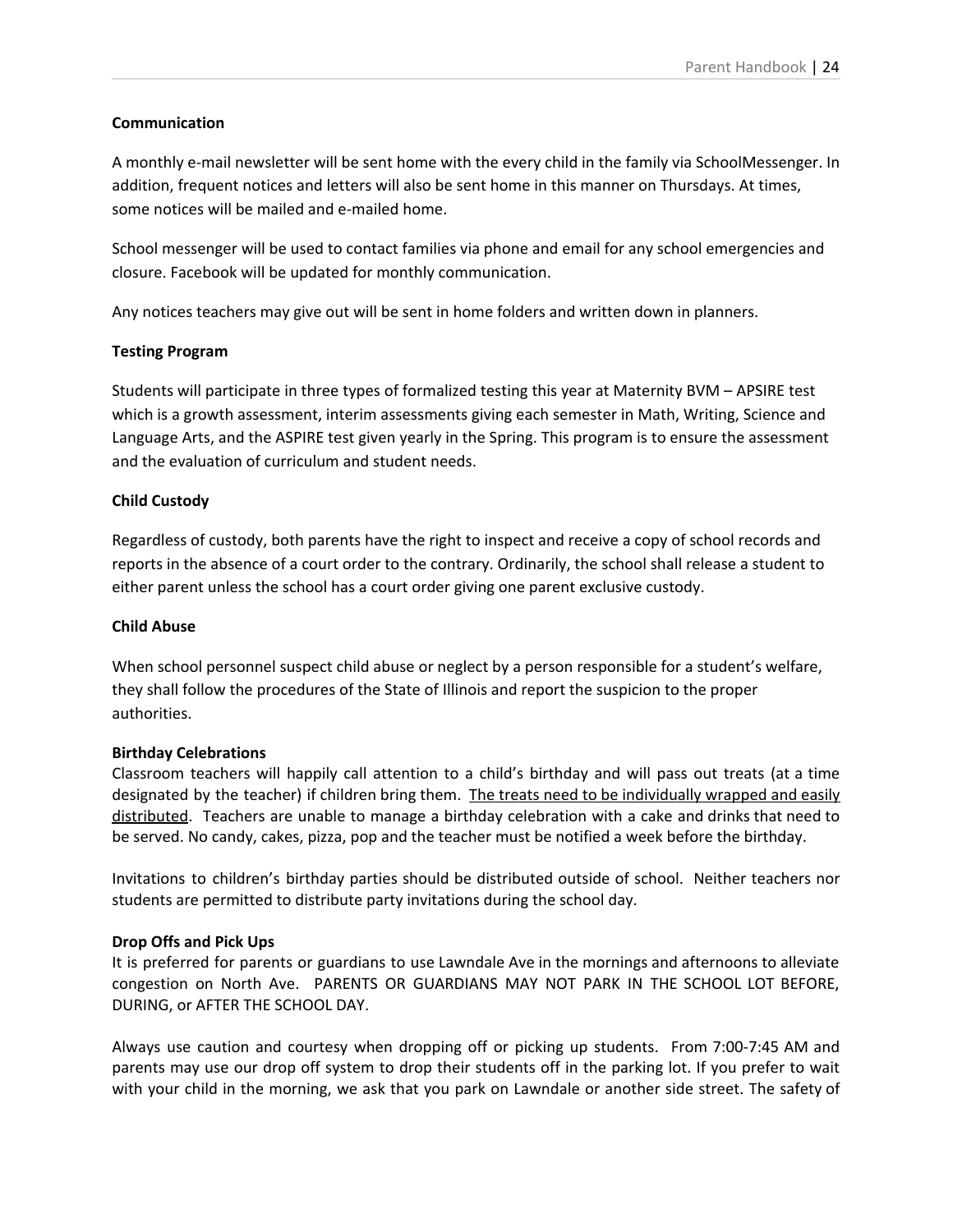students must be everyone's concern. Courtesy promotes safety, and it sets a positive example by adults for students.

Drivers are asked not to use the alley for drop off or pick up. Parents are not allowed to wait with students inside the building during cold weather months.

## **Field Trips**

Teachers are encouraged to schedule field trips that are related to what the class is studying or that will help children develop some skill. Because they are part of the instructional program, all students are expected to participate. Parents are always informed in advance. Ordinarily, students pay any required fees, including transportation. If payment of fees is difficult for you, please notify the school. We don't want children to miss these experiences on account of the cost. Many times we need extra chaperones for field trips. We welcome your help if you can assist us. Because of their responsibility to supervise, chaperones may not bring young children on field trips.

Participation may be forfeited for missing assignments as well as misbehavior in class or on previous outings. However, the student may be required to be in school on the day of the trip. Work will be assigned.

# **Chaperone Policy**

Parents/ Guardians who attend field trips must be 18 or older and **VIRTUS** trained. Chaperones may not bring other children on the field trip and must comply by school rules and teacher chaperone expectations.

## **KaBoom Playground**

All students are expected to follow the same rules and behaviors of Maternity B.V.M. on the playground. The playground is open from 8:00 AM-3:30 PM during the school day. Students may not be on the playground without parental supervision after school dismissal. **No pets are allowed inside the playground.**

## **Virtus Training**

Volunteer opportunities require each volunteer to meet Safe Environment Compliance Procedures as outlined by the Archdiocese of Chicago which includes a Criminal Background Check, completion of the CANTS form, the Code of Conduct and Virtus Training,. Dates and times of training sessions will be announced. "VIRTUS training is an awareness session which better equips adults to protect children in the world around them. It is required of all clergy, deacons, school and parish employees as well as all volunteers who are in regular or unsupervised contact with children under the age of 18. The VIRTUS programs empower organizations and people to better control risk and improve the lives of all those who interact with the Church." ([www.VIRTUS.org](http://www.virtus.org/))

## **Records**

Student records are kept on file in the office. These records are confidential and are for the use of school personnel only. They are not shown to anyone else without your permission. It is the legal right of parents/guardians and students to examine these records. We ask that you make an appointment if you wish to do so, especially if you are interested in test results, so that we can discuss them with you.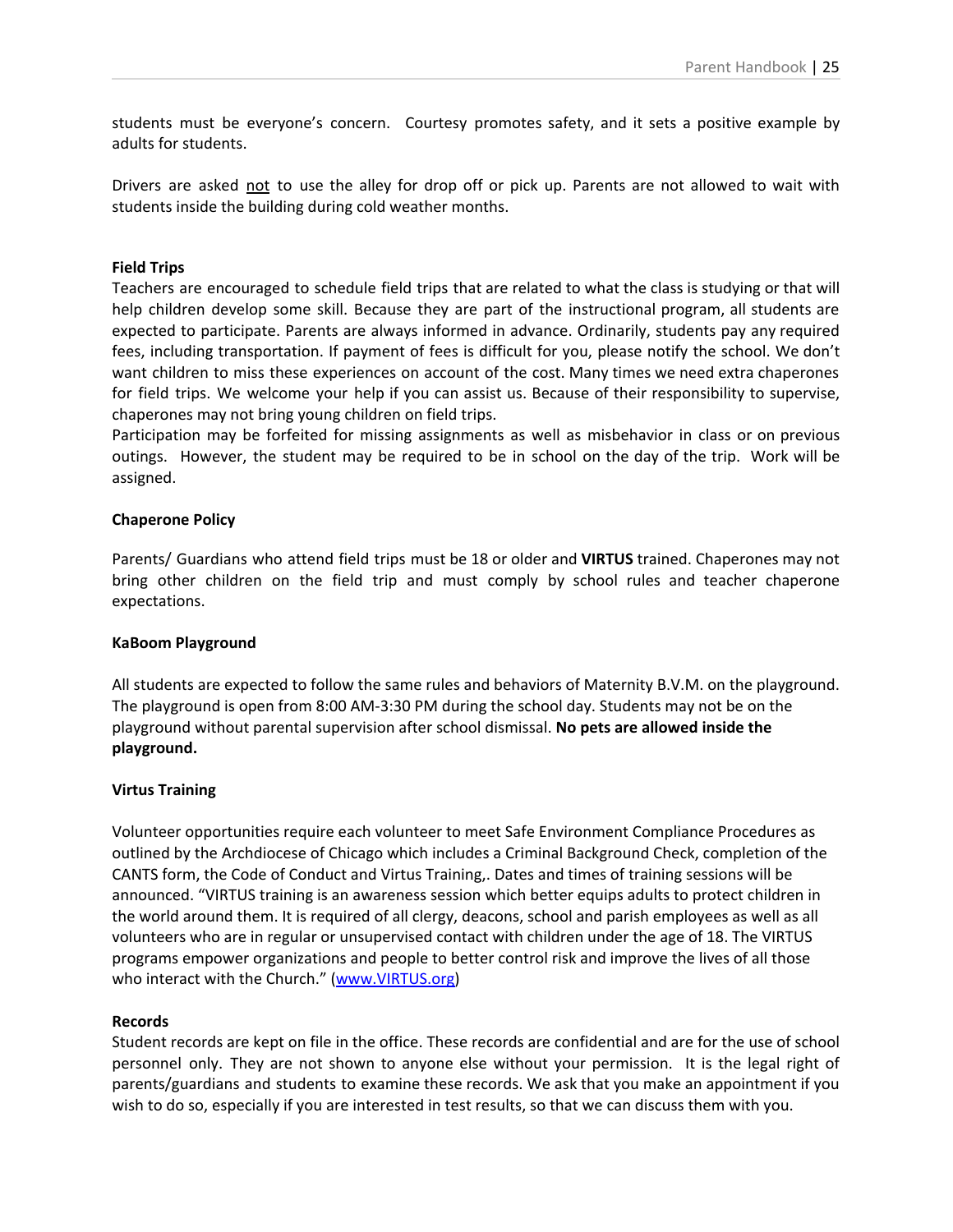## **Search and Seizure**

All desks and storage areas such as coat rooms are the property of the school and may be inspected by school officials at any time. School officials have the right to request that a student empty the contents of book bags, purses, pockets, etc., if there is reason to suspect that the students is in possession of drugs, weapons, or anything that is brought to school in violation of school rules.

# **Graduation**

In order to graduate from Maternity B.V.M., a student must satisfactorily complete the school's requirements. A cumulative grade is an average of the three trimester grades. The major subject areas are English, Mathematics, Reading, Religion, Science, and Social Studies. **All financial obligations must be met** before a student may participate in the graduation ceremony.

The pastor and principal reserve the right to deny participation in graduation ceremonies to a student for serious or chronic behavior problems.

# **Health Record Requirements**

Children entering Kindergarten or 6<sup>th</sup> grade must have a new physical examination. Students entering Kindergarten, 2<sup>nd</sup> or 6<sup>th</sup> grade must have a new dental exam. No child will be admitted to school unless health records are complete. The following vaccines and testing must be completed:

Kindergarten: 3 doses of Hepatitis B vaccine, lead screening, diabetes screening, 2 doses of live measles virus vaccine, chicken pox vaccine

5<sup>th</sup> Grade: Second live measles vaccine, 3 doses of Hepatitis B

K,  $2^{nd}$ ,  $6^{th}$ : Need a new dental exam

Preschool and Kindergarten students: Need an eye examination.

# **Lunch and Breakfast Program 2016-2017**

All students at Maternity BVM school will receive free breakfast and lunch this year. For breakfast, you must arrive by 7:45AM. We do ask that you return to us the Household and Income Report.

# **Tuition Non-Payment Exclusion Policy**

A recurring problem for schools is non-payment of tuition. Without the payment of tuition, a school cannot function. As schools are required to reduce staff and programming for children, it appears that schools no longer can or should be allowing families to continue to send their children to school unless they pay their tuition. Also, allowing some families to avoid their obligation is unfair to those families that take their tuition obligation seriously and pay in full.

There are two kinds of family situations involving the non-payment of tuition: The first are those families that acknowledge to the school their difficulties, work with the school to make alternative tuition